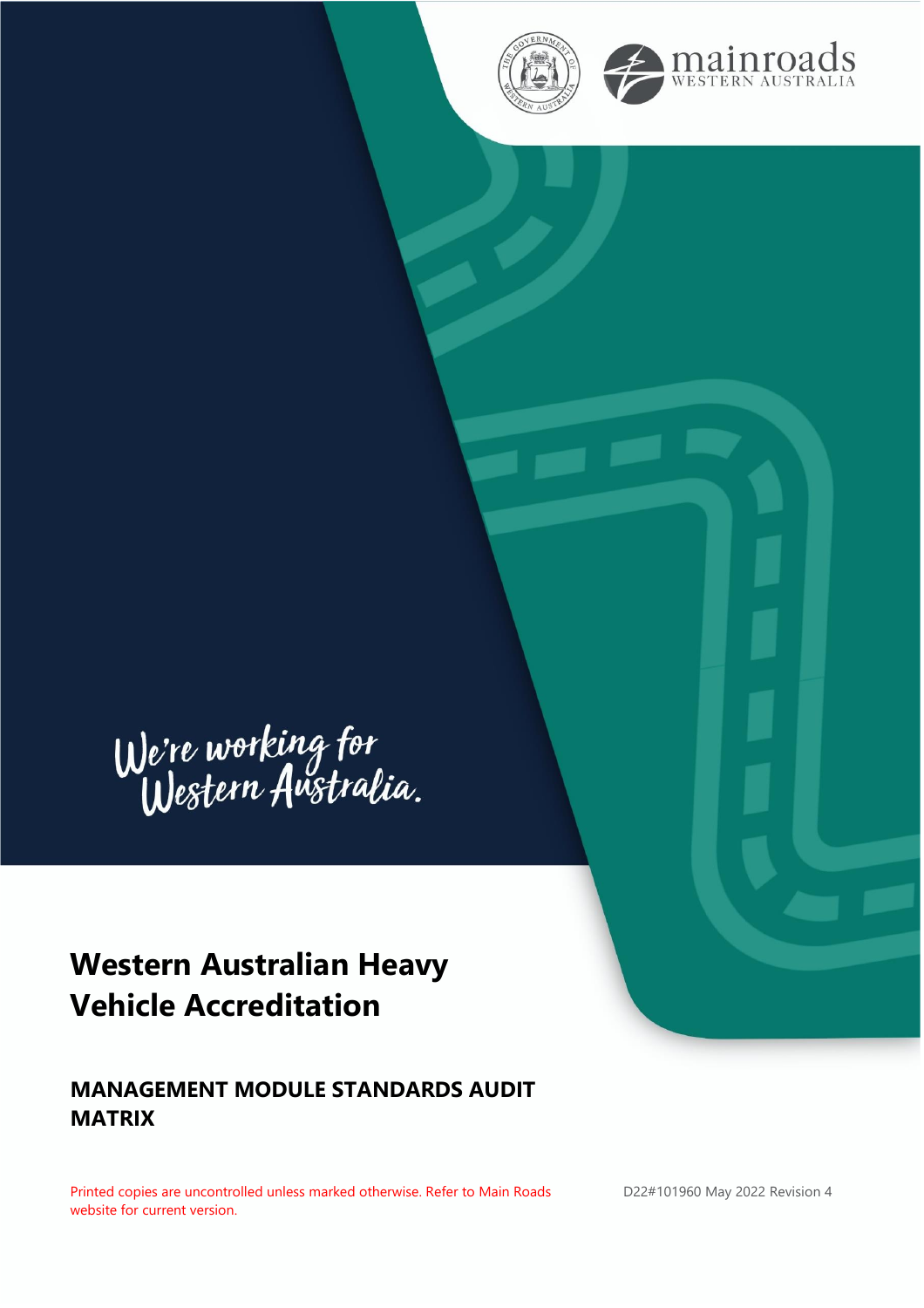## **APPLICATION**

This matrix provides the framework for conducting an audit of the operator's *Management System Modules* to determine compliance with the *WAHVA Management System Standards*.

# **IT IS NOT MANDATORY TO COMPLETE THIS DOCUMENT. HOWEVER, IT IS PROVIDED AS A TOOL TO ASSIST AUDITORS IN COMPLETING THE WESTERN AUSTRALIAN HEAVY VEHICLE AUDIT REPORT. ANY COMPLETED AUDIT MATRICES SHOULD BE RETAINED BY THE AUDITOR AND DO NOT NEED TO BE SUBMITTED TO MAIN ROADS HEAVY VEHICLE SERVICES. INSTRUCTIONS**

This document outlines each of the assessment steps that need to be completed when assessing the individual criteria of each of the standards, which will in turn assist in completing the audit report. Each assessment step should be carried out as indicated below:

- Ensure the assessment step is understood and the evidence required is produced.
- Perform the assessment step as indicated. There are additional notes or examples in some instances to assist identifying how the operator's system may satisfy the requirements of the particular criteria.
- Answer the relevant questions by providing a summary description of the requested information in the 'How does the system address the requirement' column and identify supporting evidence where required in the 'Indicate evidence sighted' column. Add any additional information which could be helpful in understanding the operator's system.
- Enter a conclusion in the 'Compliance Code' column alongside each assessment step completed. The code should indicate the auditor's assessment of the extent to which the operator's procedures examined by you comply with the corresponding criteria and compliance indicators. Standard codes must be used to record your conclusion i.e. C – Compliant, NC – Non-compliant.
- There are certain aspects of the audit matrix that may not be used for an Entry and/or Systems Entry audit, because the "audit trail" may not yet exist. These are marked on the audit matrix by an "X" for Entry audits and "Y" for Systems Entry audits. Otherwise, all criteria will need to be audited.

## **RELATED DOCUMENTS**

The following documents provide further guidance for operators in developing systems to comply with the *Management Module Standards* and to meet the audit requirements.

- WAHVA Operator Guide How to Become and Stay Accredited and Sample Forms
- WAHVA Process Guidelines for Audit Providers
- Recognised Loading Control Guides

The above documentation and further information relating to WAHVA is available on the Accreditation page of the Main Roads website at [www.mainroads.wa.gov.au](http://www.mainroads.wa.gov.au/) or please call Main Roads Heavy Vehicle Helpdesk on 138 486.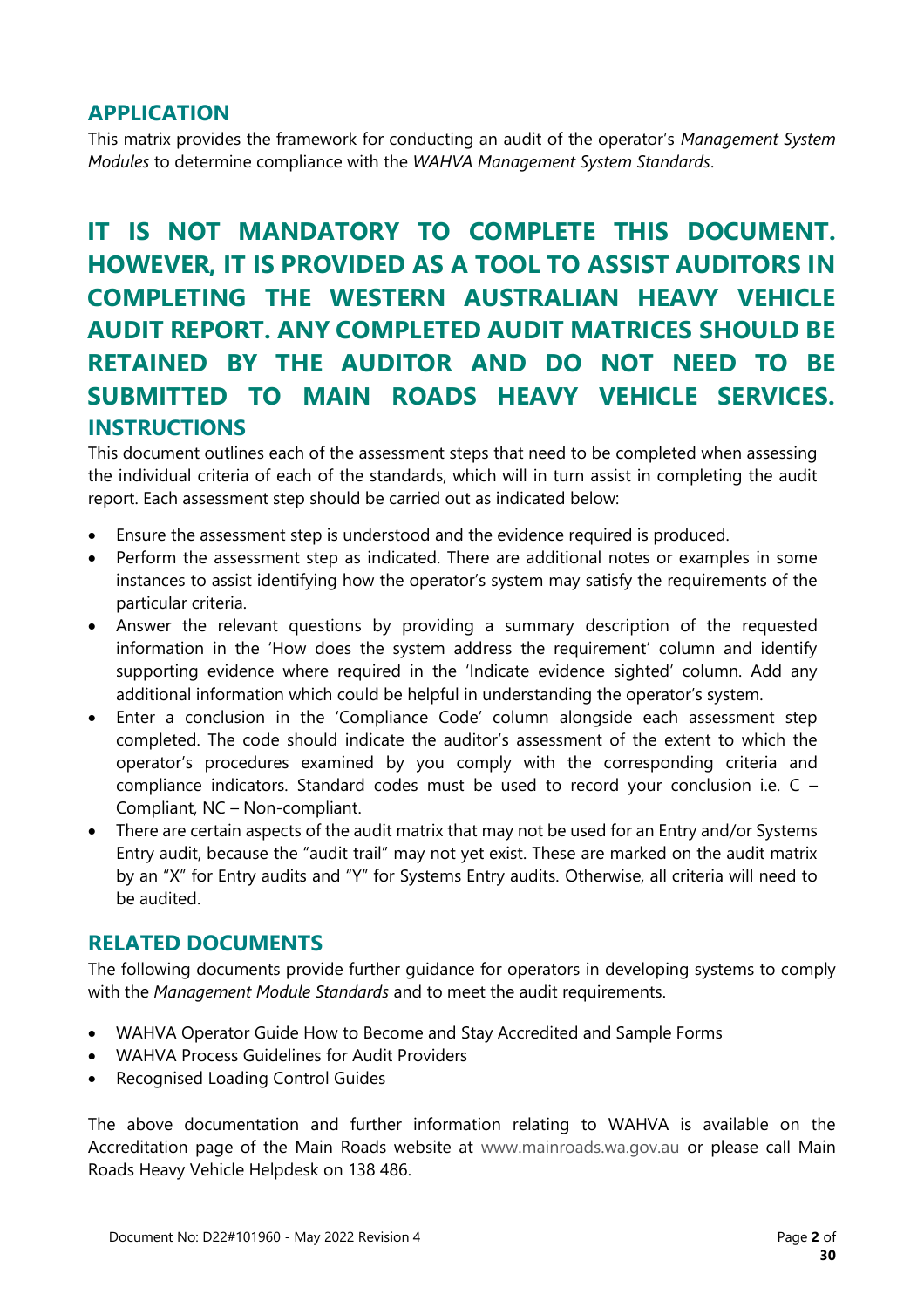## **COMMON MODULE STANDARDS S STANDARD 1: Responsibilities**

Objective: Each Management System must clearly identify the tasks involved, each person involved and their responsibilities during each task with reference to: Dimension & Loading - loading a vehicle and Maintenance and Mass Management - ensuring each nominated fleet vehicle is appropriately maintained. Drivers, managers and schedulers must understand their fatigue responsibility in relation to the hazards and risks and how these may be managed and controlled. Each person must be competent to undertake the task.

| <b>Criteria</b>                                                                                                                                                                                                                                                                                                                                                                                                                                                 | <b>Assessment Step</b>                                                                                                                                                                                                                                                                                                                                                                                                                                                                                                                                                                                                                                                        | How does the system<br>address the requirement | Indicate evidence<br>sighted | Entry,<br>(Systems),<br>Re-Entry &<br><b>Compliance</b> | <b>Compliance</b><br>Code |
|-----------------------------------------------------------------------------------------------------------------------------------------------------------------------------------------------------------------------------------------------------------------------------------------------------------------------------------------------------------------------------------------------------------------------------------------------------------------|-------------------------------------------------------------------------------------------------------------------------------------------------------------------------------------------------------------------------------------------------------------------------------------------------------------------------------------------------------------------------------------------------------------------------------------------------------------------------------------------------------------------------------------------------------------------------------------------------------------------------------------------------------------------------------|------------------------------------------------|------------------------------|---------------------------------------------------------|---------------------------|
| 1.1 Clearly document the tasks in each<br>of the Management Systems and who<br>is responsible for carrying out each<br>task, including who is responsible for<br>ensuring each Management System is<br>being maintained and adhered to.                                                                                                                                                                                                                         | Verify that the tasks have been identified and<br>documented in the applicable Management<br>Systems, together with who is responsible<br>for carrying out each task, including who is<br>responsible for ensuring the system is being<br>maintained and adhered to.<br>Review Responsibility Statements - these<br>can be either standalone documents or<br>documented with job descriptions.<br>Verify that the policies/procedures ensure<br>that the people assigned to each listed task<br>are appropriate for that task.<br>Verify that the policies/procedures ensure all<br>of the relevant staff know how to access the<br>written record of their responsibilities. |                                                |                              |                                                         |                           |
| 1.2 Have written instructions<br>and<br>substantiating<br>documentation<br>to<br>ensure all people assigned to the tasks<br>are suitable for the tasks, appropriately<br>trained and know how to access the<br>written<br>record<br>stating<br>their<br>responsibilities.<br>1.3 Have written instructions to ensure<br>there is a suitable alternative<br>arrangement in place in the event the<br>responsible person is not available to<br>undertake a task. | Review the written instruction<br>and<br>substantiating documentation to ensure the<br>requirements are met.<br>Review the written instruction to ensure the<br>requirements are met.                                                                                                                                                                                                                                                                                                                                                                                                                                                                                         |                                                |                              |                                                         |                           |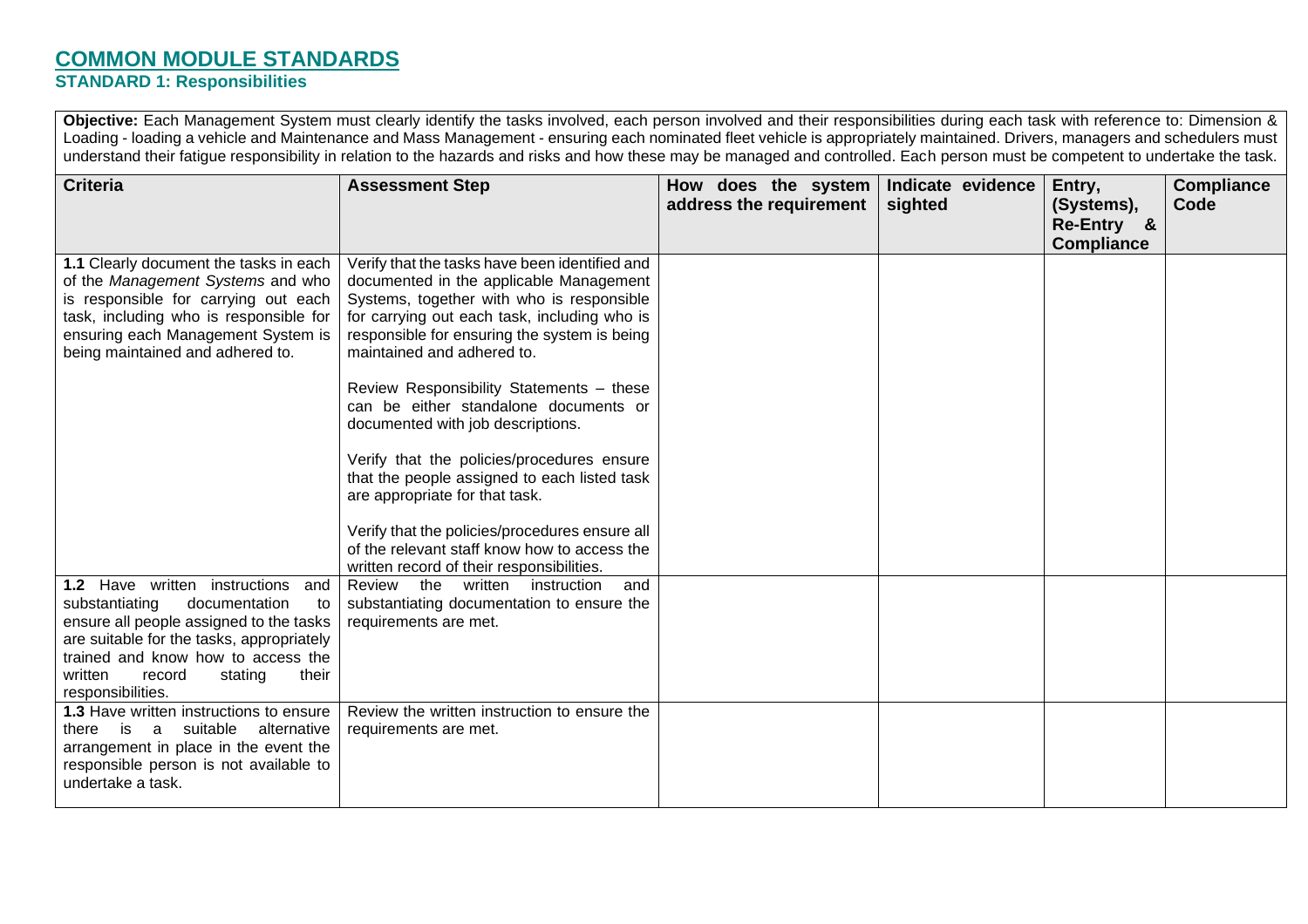### **S STANDARD 2: Records and Documentation**

**Objective:** Each *Management System* must contain sufficient records and documentation to verify all Standards have been complied with.

| <b>Criteria</b>                                                                                                                                                                                                | <b>Assessment Step</b>                                                                                                                                                                    | How does the system<br>address the requirement | Indicate evidence<br>sighted | Entry,<br>(Systems),<br>Re-Entry &<br><b>Compliance</b> | <b>Compliance</b><br>Code |
|----------------------------------------------------------------------------------------------------------------------------------------------------------------------------------------------------------------|-------------------------------------------------------------------------------------------------------------------------------------------------------------------------------------------|------------------------------------------------|------------------------------|---------------------------------------------------------|---------------------------|
| 2.1 Have documented evidence of all<br>written instructions, forms, records and<br>required<br>under these<br>policies<br>Standards and demonstrate adherence<br>to these.                                     | Verify all written instructions, forms, records<br>and policies required are available. Audit<br>sampling will determine whether or not the<br>operator has adhered to these.             |                                                |                              |                                                         |                           |
| 2.2 Ensure all required records are<br>legible and identifiable to maintain the<br>vehicle/s, the Dimension & Loading<br>and Fatigue of the vehicle/driver<br>involved.                                        | Audit sampling will determine whether the<br>records are legible and identifiable to<br>maintain the vehicle/s, the Dimension &<br>Loading and Fatigue of the vehicle/driver<br>involved. |                                                |                              | Y                                                       |                           |
| 2.3 Ensure all current documentation is<br>available to all relevant staff at all<br>locations where tasks relating to<br>operations are undertaken.                                                           | Verify all relevant staff have access to all<br>current documentation, including all depots<br>and staff working offsite.                                                                 |                                                |                              |                                                         |                           |
| 2.4 Ensure all documents and records<br>be kept for a minimum of 3 years. This<br>includes superseded procedures.                                                                                              | records<br>Verify all<br>documents,<br>and<br>superseded procedures are available for at<br>least three years.                                                                            |                                                |                              | X<br>Y                                                  |                           |
| 2.5<br>Ensure<br>records<br>all<br>and<br>outlined<br>documentation<br>in<br>each<br>for<br>standard are<br>retained<br>each<br>vehicle/trip.                                                                  | Audit sampling will determine whether the<br>records are documentation outlined in each<br>standard are retained for each vehicle/trip.                                                   |                                                |                              | Y                                                       |                           |
| 2.6 Have documented evidence of<br>Reviews and<br>completed<br>Internal<br>Quarterly<br>Compliance Statements<br>(must as a minimum include all relevant<br>items from the form in current Operator<br>Guide). | Verify these documents/records exist and<br>contain as a minimum the relevant items<br>from the current operator guide.                                                                   |                                                |                              | Χ<br>Y                                                  |                           |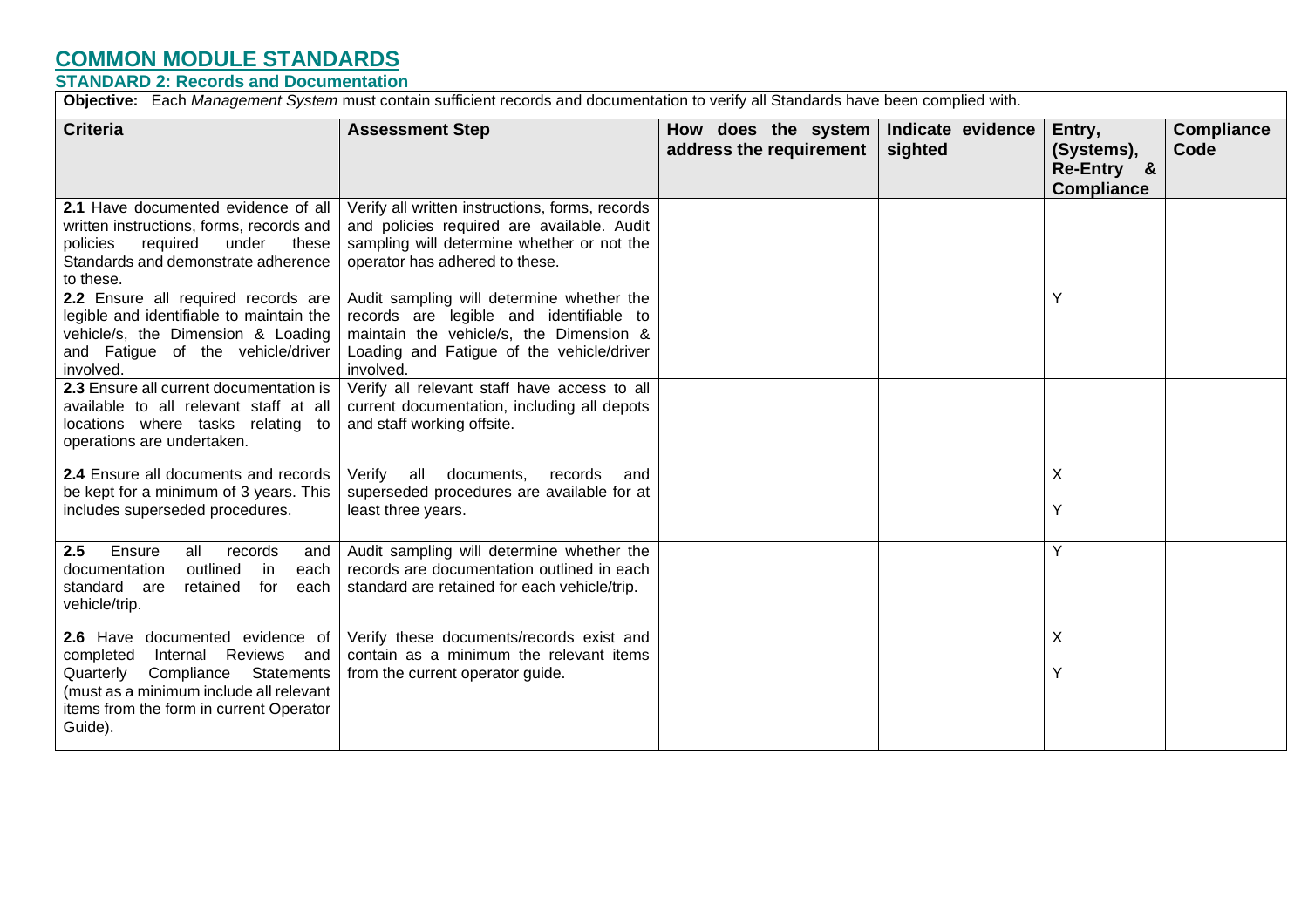|                                                                                                                                                                                                                                                                                                                                                                                                                                                                                                                                                                                  | Objective: Each Management System must contain sufficient records and documentation to verify all Standards have been complied with.                                                                               |                                                |                              |                                                         |                           |
|----------------------------------------------------------------------------------------------------------------------------------------------------------------------------------------------------------------------------------------------------------------------------------------------------------------------------------------------------------------------------------------------------------------------------------------------------------------------------------------------------------------------------------------------------------------------------------|--------------------------------------------------------------------------------------------------------------------------------------------------------------------------------------------------------------------|------------------------------------------------|------------------------------|---------------------------------------------------------|---------------------------|
| <b>Criteria</b>                                                                                                                                                                                                                                                                                                                                                                                                                                                                                                                                                                  | <b>Assessment Step</b>                                                                                                                                                                                             | How does the system<br>address the requirement | Indicate evidence<br>sighted | Entry,<br>(Systems),<br>Re-Entry &<br><b>Compliance</b> | <b>Compliance</b><br>Code |
| 2.7 Ensure copies of intercept reports:<br>• Are kept for all intercepts.<br>Demonstrate corrective<br>actions<br>taken if required.<br>Considered within the Internal<br>Review.                                                                                                                                                                                                                                                                                                                                                                                                | Question the operator re Intercept Reports<br>they may have received. If they have any<br>that required corrective actions, review<br>action has been taken and noted within the<br>Internal Review if applicable. |                                                |                              | X.<br>Υ                                                 |                           |
| 2.8 Have documentation and records<br>that show an investigation was carried<br>out, including any immediate follow up<br>and long-term remedial action taken for<br>all accidents and incidents reported.                                                                                                                                                                                                                                                                                                                                                                       | Verify records detailing any reportable<br>accidents or incidents, including follow-up or<br>remedial action.                                                                                                      |                                                |                              | X<br>Y                                                  |                           |
| 2.9 Ensure the following records and<br>documentation be retained, as a<br>minimum:                                                                                                                                                                                                                                                                                                                                                                                                                                                                                              | Sight training/induction records.<br>Sight dated and signed Responsibility                                                                                                                                         |                                                |                              |                                                         |                           |
| <b>Common Standards</b><br>• Record of the training/induction<br>provided.<br>• Signed and dated Responsibility<br>Statements including as a minimum<br>who:<br>checks calibration records for<br>$\circ$<br>all weighing equipment are up to<br>date<br>maintains the system and<br>$\circ$<br>updates the written instructions<br>reviews the training content for<br>all modules and its frequency for<br>refresher training<br>checks all records are legible<br>and identifiable to the driver &<br>vehicle/s<br>completes the internal and<br>$\circ$<br>quarterly reviews | Statements which meet the criteria.                                                                                                                                                                                |                                                |                              |                                                         |                           |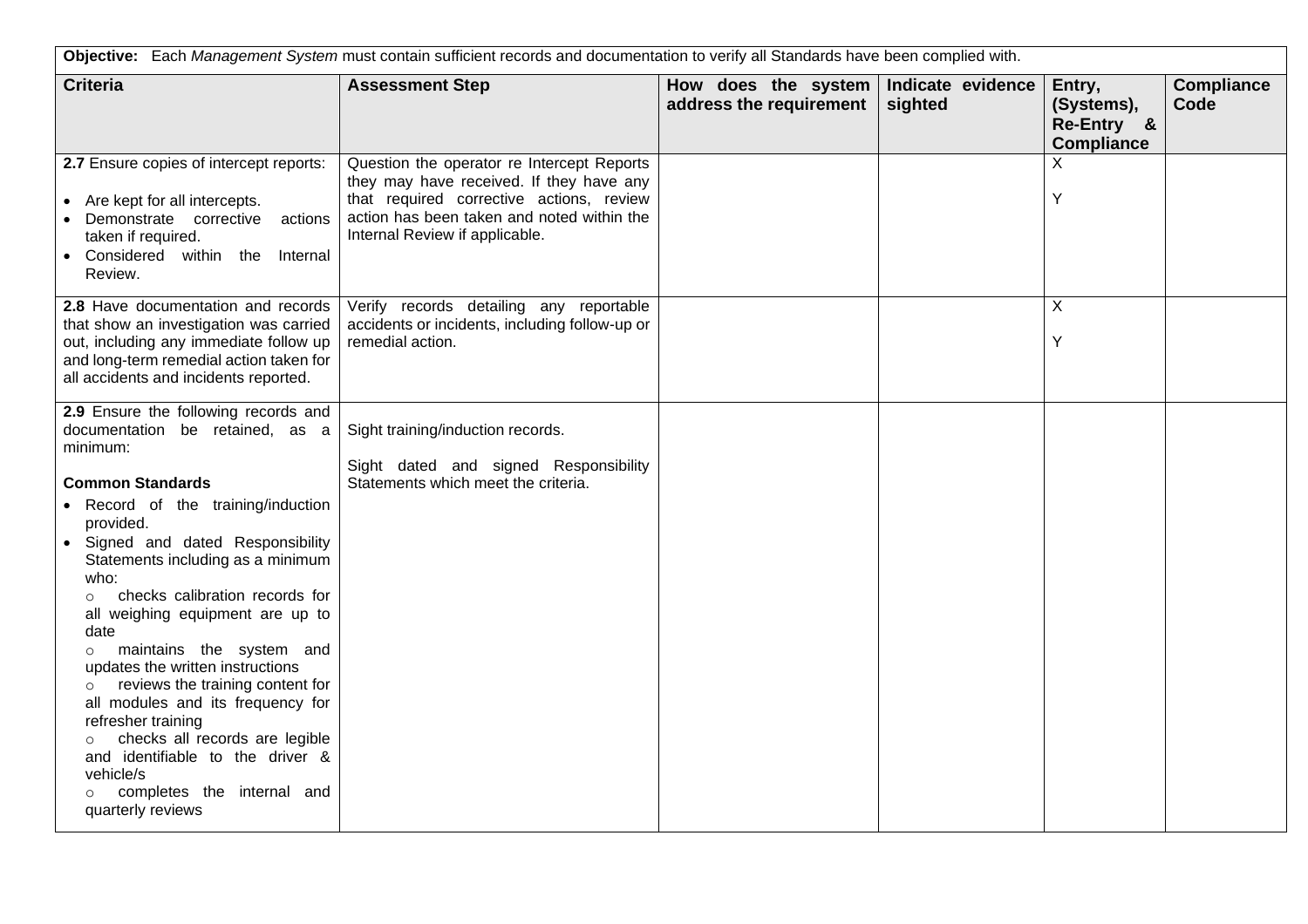| Objective: Each Management System must contain sufficient records and documentation to verify all Standards have been complied with.                                                                                                                                                                                                                                                                                                                                                                                                                                 |                                                                                                                                                              |                                                                    |         |                                                         |                           |
|----------------------------------------------------------------------------------------------------------------------------------------------------------------------------------------------------------------------------------------------------------------------------------------------------------------------------------------------------------------------------------------------------------------------------------------------------------------------------------------------------------------------------------------------------------------------|--------------------------------------------------------------------------------------------------------------------------------------------------------------|--------------------------------------------------------------------|---------|---------------------------------------------------------|---------------------------|
| <b>Criteria</b>                                                                                                                                                                                                                                                                                                                                                                                                                                                                                                                                                      | <b>Assessment Step</b>                                                                                                                                       | How does the system   Indicate evidence<br>address the requirement | sighted | Entry,<br>(Systems),<br>Re-Entry &<br><b>Compliance</b> | <b>Compliance</b><br>Code |
| checks the forms/data/stats<br>$\circ$<br>collected in the system match the<br>current Operator Guide where<br>required                                                                                                                                                                                                                                                                                                                                                                                                                                              | Verify there is a D&L checklist.<br>Verify the D&L checklist is being used for                                                                               |                                                                    |         |                                                         |                           |
| <b>Dimension &amp; Loading</b>                                                                                                                                                                                                                                                                                                                                                                                                                                                                                                                                       | each trip/load.                                                                                                                                              |                                                                    |         |                                                         |                           |
| D&L checklist and evidence this has<br>been completed for each trip/load<br>(must as a minimum include all<br>relevant items from the form in<br>current Operator Guide).<br>Record of the training/induction<br>provided, which must include as a<br>minimum; the provider, completion<br>date and any renewal/refresher<br>dates.<br>Signed and dated Responsibility                                                                                                                                                                                               | Review training/induction records. Ensure<br>they meet the minimum criteria.<br>Sight dated and signed Responsibility<br>Statements which meet the criteria. |                                                                    |         |                                                         |                           |
| Statements including as a minimum<br>who:<br>ensures the vehicle is fit for<br>$\circ$<br>task.<br>load<br>positions<br>the<br>$\circ$<br>appropriately.<br>restrains<br>the<br>load<br>$\circ$<br>appropriately.<br>checks the vehicle and load<br>$\circ$<br>dimensions<br>(including<br>axle<br>weights).<br>ensures an appropriate permit<br>$\circ$<br>is current, if applicable.<br>checks the D&L check has<br>$\circ$<br>been completed for each trip/load.<br>checks the RAV network is<br>$\circ$<br>approved.<br>compliance<br>with<br>ensures<br>$\circ$ | Verify the daily check is being completed as                                                                                                                 |                                                                    |         |                                                         |                           |
| approval conditions.                                                                                                                                                                                                                                                                                                                                                                                                                                                                                                                                                 | per the written instructions.                                                                                                                                |                                                                    |         |                                                         |                           |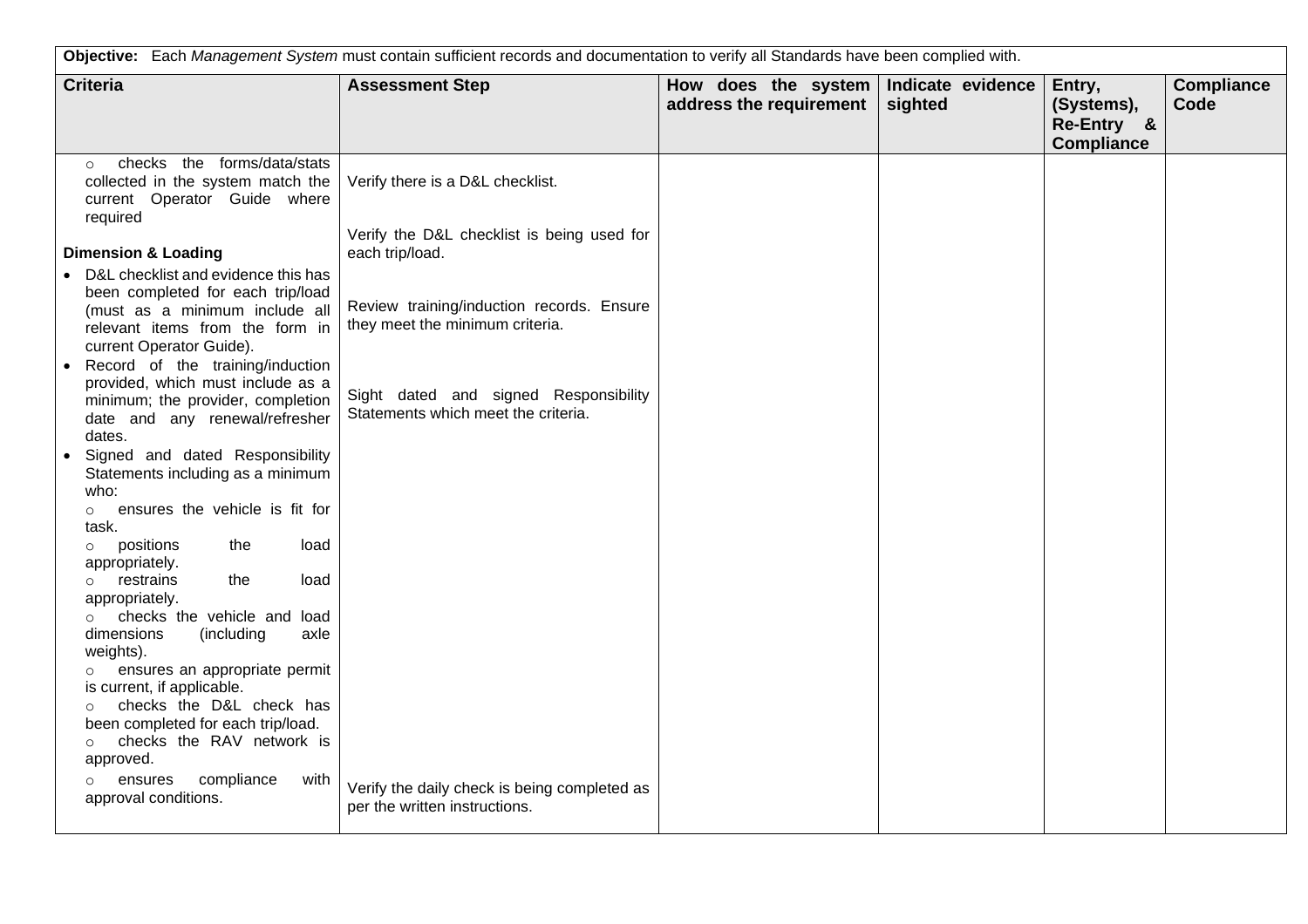|           | Objective: Each Management System must contain sufficient records and documentation to verify all Standards have been complied with.                                       |                                                                                                                                     |                                                                    |         |                                                         |                                  |  |
|-----------|----------------------------------------------------------------------------------------------------------------------------------------------------------------------------|-------------------------------------------------------------------------------------------------------------------------------------|--------------------------------------------------------------------|---------|---------------------------------------------------------|----------------------------------|--|
|           | <b>Criteria</b>                                                                                                                                                            | <b>Assessment Step</b>                                                                                                              | How does the system   Indicate evidence<br>address the requirement | sighted | Entry,<br>(Systems),<br>Re-Entry &<br><b>Compliance</b> | <b>Compliance</b><br><b>Code</b> |  |
|           | <b>Maintenance</b>                                                                                                                                                         |                                                                                                                                     |                                                                    |         |                                                         |                                  |  |
|           | Daily check is being completed and<br>recorded in accordance with the<br>written instructions.<br>Record of the training/induction                                         | Review training/induction records. Ensure<br>they meet the minimum criteria.                                                        |                                                                    |         | Y                                                       |                                  |  |
|           | provided, which must include as a<br>minimum; the provider, completion<br>date and any renewal/refresher                                                                   | Verify faults are being recorded and reported<br>as per the written instruction.                                                    |                                                                    |         |                                                         |                                  |  |
|           | dates.<br>Faults occurring on the road are<br>being recorded and reported in<br>with the written                                                                           | Verify monitoring of faults is recorded in<br>accordance with the written instruction<br>Verify reported faults are being assessed, |                                                                    |         | Υ                                                       |                                  |  |
|           | accordance<br>instructions.<br>Monitoring of faults is recorded in<br>with the written<br>accordance                                                                       | repaired and tested in accordance with the<br>set method.                                                                           |                                                                    |         | Υ                                                       |                                  |  |
|           | instruction.<br>Reported faults are being assessed,<br>repaired and tested in accordance                                                                                   | Verify vehicles<br>are<br>maintained<br>-in<br>accordance with the set periodic schedules.                                          |                                                                    |         | Υ                                                       |                                  |  |
|           | with the set method.<br>Vehicles<br>maintained<br>are<br>-in<br>accordance with the set periodic                                                                           | Review the qualifications/experience of the<br>person/s maintaining the vehicles.                                                   |                                                                    |         | Υ                                                       |                                  |  |
| $\bullet$ | schedules.<br>Record of the qualification and/or<br>training of the person/s maintaining<br>vehicles are suitably qualified or<br>experienced to do so.                    | Verify the roadworthy includes at least the<br>minimum criteria and is dated within twelve<br>months of the audit date.             |                                                                    |         |                                                         |                                  |  |
|           | Record of the roadworthy (must as<br>a minimum include all items from<br>the form in current operator guide)<br>per vehicle/equipment - conducted<br>by/within due date.   |                                                                                                                                     |                                                                    |         |                                                         |                                  |  |
|           | Signed and dated Responsibility<br>Statements including as a minimum<br>who:<br>does the daily check<br>$\circ$<br>checks the daily check has<br>$\circ$<br>been completed | Sight dated and signed Responsibility<br>Statements which meet the criteria.                                                        |                                                                    |         |                                                         |                                  |  |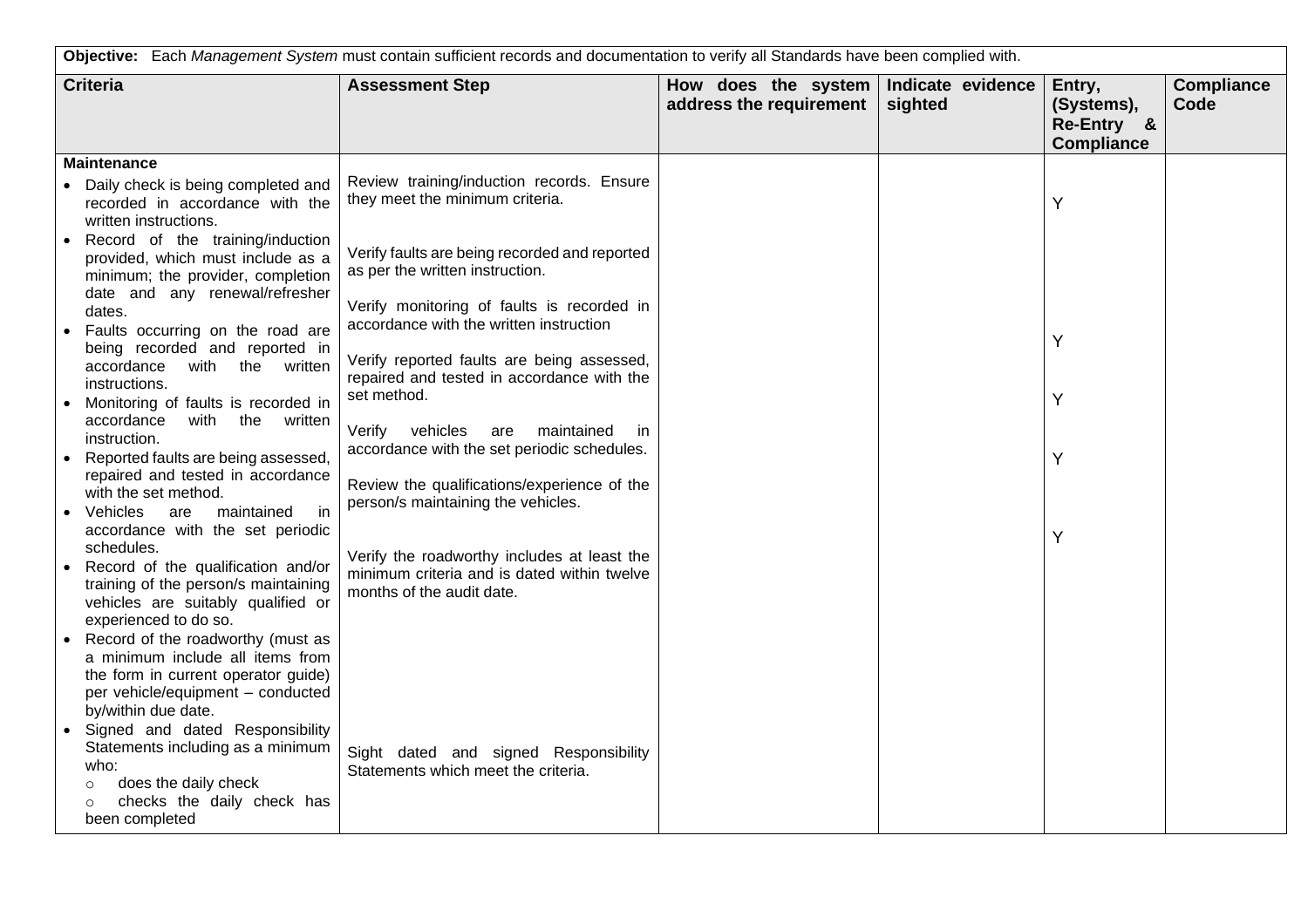| Objective: Each Management System must contain sufficient records and documentation to verify all Standards have been complied with.                                                                                                                                                                                                                                                                                                                                                                                           |                                                                                                                                                                                                                       |                                                                    |         |                                                         |                           |
|--------------------------------------------------------------------------------------------------------------------------------------------------------------------------------------------------------------------------------------------------------------------------------------------------------------------------------------------------------------------------------------------------------------------------------------------------------------------------------------------------------------------------------|-----------------------------------------------------------------------------------------------------------------------------------------------------------------------------------------------------------------------|--------------------------------------------------------------------|---------|---------------------------------------------------------|---------------------------|
| <b>Criteria</b>                                                                                                                                                                                                                                                                                                                                                                                                                                                                                                                | <b>Assessment Step</b>                                                                                                                                                                                                | How does the system   Indicate evidence<br>address the requirement | sighted | Entry,<br>(Systems),<br>Re-Entry &<br><b>Compliance</b> | <b>Compliance</b><br>Code |
| defines the service intervals<br>$\circ$<br>and tasks<br>monitors the service records<br>$\circ$<br>are completed on time<br>records and submits vehicle<br>$\circ$<br>fault/s<br>decides on the fault priorities<br>$\circ$<br>decides if a fault is to be<br>$\circ$<br>deferred or monitored<br>ensures the roadworthy carried<br>out and documented are on the<br>current roadworthy form and within<br>the specified timeline<br>updates the fleet register<br>$\circ$<br>updates the service supplier<br>$\circ$<br>list | Review training/induction records. Ensure<br>they meet the minimum criteria.                                                                                                                                          |                                                                    |         |                                                         |                           |
| <b>Fatigue</b>                                                                                                                                                                                                                                                                                                                                                                                                                                                                                                                 |                                                                                                                                                                                                                       |                                                                    |         |                                                         |                           |
| • Record of the training/induction<br>provided on correctly completing<br>the company trip sheet and on<br>fatigue, which must include as a<br>minimum; the provider, completion<br>date and any renewal/refresher<br>dates.                                                                                                                                                                                                                                                                                                   | Verify there is evidence of drivers and<br>administrators fatigue training assessments<br>which have a component on Western<br>Australian driving hours.                                                              |                                                                    |         |                                                         |                           |
| Documented evidence of each<br>driver's fatigue training assessment<br>and documented evidence of each<br>administrator's fatigue training<br>assessment.<br>Documented evidence of each<br>driver's medical assessment. (only<br>the portion that the doctor has                                                                                                                                                                                                                                                              | Verify there is evidence of current<br>commercial vehicle<br>drivers'<br>medical<br>assessments in accordance with Assessing<br>Fitness to Drive standard as stipulated under<br>WHS Regulation 184D. (3) (a) and (b) |                                                                    |         |                                                         |                           |
| signed, dated, stamped and<br>confirming the driver is fit to drive -<br>do not require the entire medical)                                                                                                                                                                                                                                                                                                                                                                                                                    | Verify fit for duty is completed and recorded<br>daily.                                                                                                                                                               |                                                                    |         |                                                         |                           |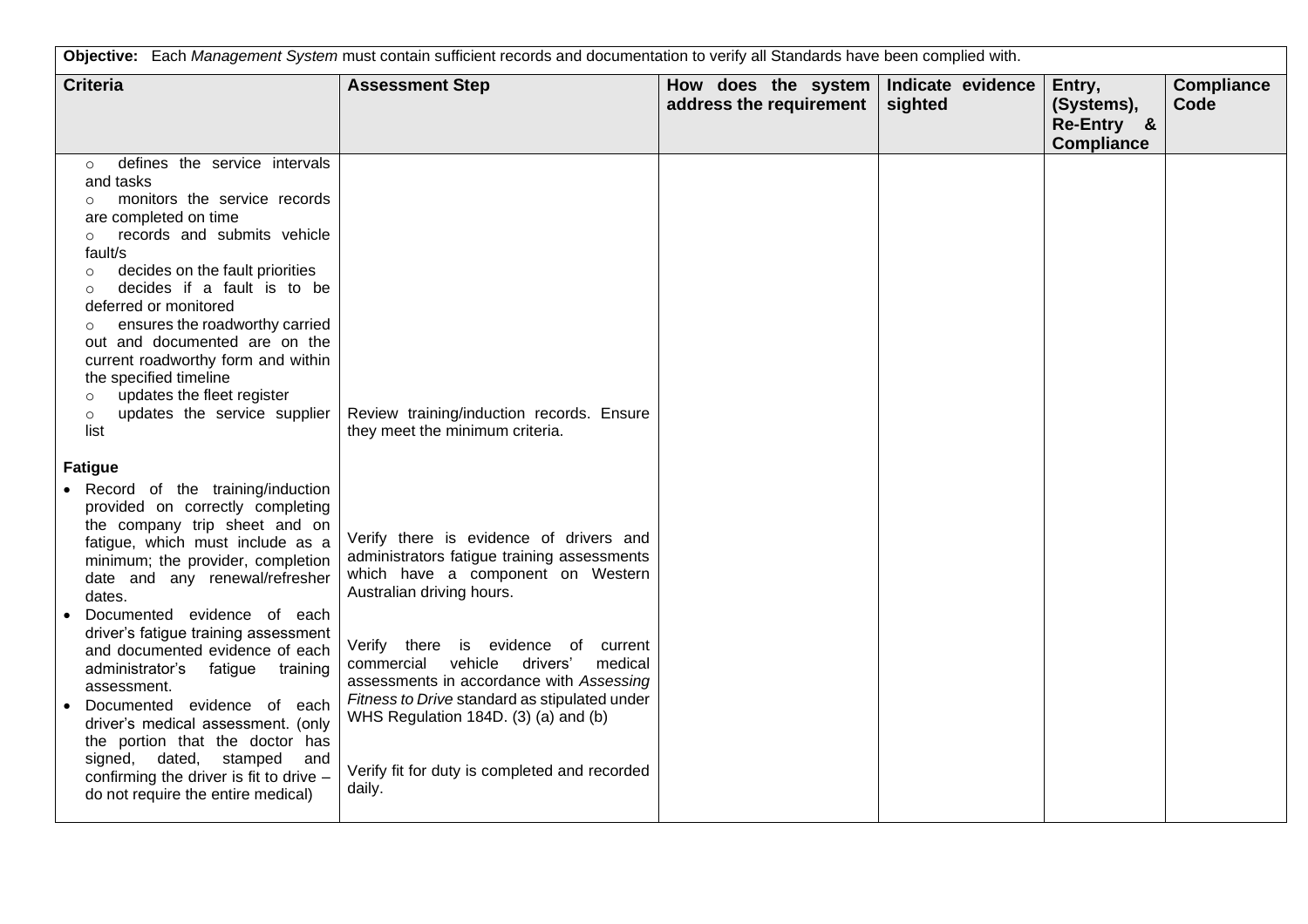|           | Objective: Each Management System must contain sufficient records and documentation to verify all Standards have been complied with.                                                                                                                                                                                                                                                                                                                          |                                                                                                                                             |                                                                    |         |                                                         |                                  |
|-----------|---------------------------------------------------------------------------------------------------------------------------------------------------------------------------------------------------------------------------------------------------------------------------------------------------------------------------------------------------------------------------------------------------------------------------------------------------------------|---------------------------------------------------------------------------------------------------------------------------------------------|--------------------------------------------------------------------|---------|---------------------------------------------------------|----------------------------------|
|           | <b>Criteria</b>                                                                                                                                                                                                                                                                                                                                                                                                                                               | <b>Assessment Step</b>                                                                                                                      | How does the system   Indicate evidence<br>address the requirement | sighted | Entry,<br>(Systems),<br>Re-Entry &<br><b>Compliance</b> | <b>Compliance</b><br><b>Code</b> |
| $\bullet$ | Fit for duty is completed and<br>recorded daily.<br>Ensure that all commercial vehicle<br>drivers maintain a trip record for all<br>trips. The record must be current,<br>which should mean up until the last<br>non-work period. The driver should<br>complete the record as the trip<br>progresses with breaks noted as<br>they occur. As a minimum trip<br>records must record:<br>work time<br>$\circ$<br>breaks from driving<br>$\circ$<br>non-work time | Review trip sheet records to verify they meet<br>the criteria.                                                                              |                                                                    |         | Y<br>Y                                                  |                                  |
| $\bullet$ | $\circ$<br>drivers full name<br>$\circ$<br>date<br>$\circ$<br>start and finish times (trip<br>$\circ$<br>sheets) for trips with details of any<br>alterations<br>Completed trip sheets, scheduling<br>of trips and Rosters (including full<br>name of driver and expected start<br>and finish times) completed in<br>accordance with the requirements<br>of the WAWHS for commercial<br>vehicle drivers.                                                      | Review trip sheet records, schedules and<br>rosters to verify they meet the requirements<br>of the WAWHS for commercial vehicle<br>drivers. |                                                                    |         | Y                                                       |                                  |
|           | Signed and dated Responsibility<br>Statements including as a minimum<br>who:<br>o checks the trip sheet for<br>compliance<br>checks fit for duty is completed<br>$\circ$<br>daily<br>monitors and ensures medicals<br>$\circ$<br>are completed prior to expiry<br>does scheduling<br>$\circ$<br>does rostering<br>$\circ$                                                                                                                                     | Sight dated and signed Responsibility<br>Statements which meet the criteria.                                                                |                                                                    |         |                                                         |                                  |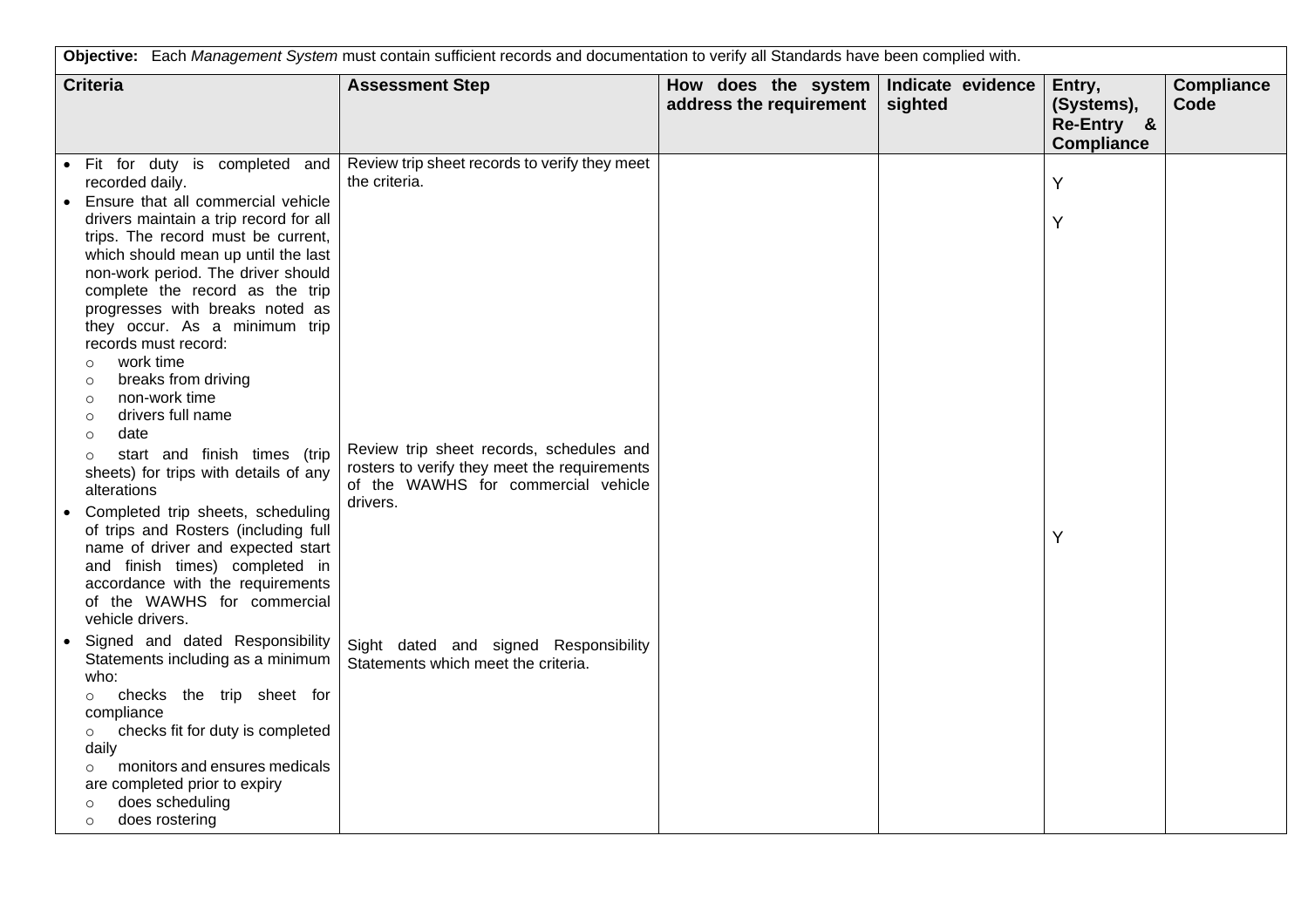|                                                                                                                                                                                                                                                                          | Objective: Each Management System must contain sufficient records and documentation to verify all Standards have been complied with.                                                                                                           |                                                |                              |                                                         |                           |  |  |
|--------------------------------------------------------------------------------------------------------------------------------------------------------------------------------------------------------------------------------------------------------------------------|------------------------------------------------------------------------------------------------------------------------------------------------------------------------------------------------------------------------------------------------|------------------------------------------------|------------------------------|---------------------------------------------------------|---------------------------|--|--|
| <b>Criteria</b>                                                                                                                                                                                                                                                          | <b>Assessment Step</b>                                                                                                                                                                                                                         | How does the system<br>address the requirement | Indicate evidence<br>sighted | Entry,<br>(Systems),<br>Re-Entry &<br><b>Compliance</b> | <b>Compliance</b><br>Code |  |  |
| ensures and obtains evidence<br>vehicles are ADR42 compliant<br>ensures workplace conditions<br>$\circ$<br>assist in the control of fatigue                                                                                                                              |                                                                                                                                                                                                                                                |                                                |                              |                                                         |                           |  |  |
| <b>Mass</b> (if applicable):<br>• Record of the training/induction<br>provided in mass and on the mass<br>documentation, which must include<br>as a minimum; the provider,<br>completion<br>date<br>and<br>any                                                           | Review training/induction records. Ensure<br>they meet the minimum criteria.<br>Review loading plans.                                                                                                                                          |                                                |                              |                                                         |                           |  |  |
| renewal/refresher dates.<br>Loading plan/s relevant to all load<br>types and combinations.<br>Verifies load plan/s quarterly and/or<br>on change of equipment when an<br>AMMS Approved Weighbridge (as<br>published on the Main Roads<br>Website under the AMMS Approved | Review quarterly load plan verifications<br>when an AMMS Approved Weighbridge (as<br>published on the Main Roads Website under<br>the AMMS Approved Weighbridge Supplier<br>Member List) is not part of the loading plan.                      |                                                |                              |                                                         |                           |  |  |
| Weighbridge Supplier Member List)<br>is not part of the loading plan.<br>Calibration Certificates (completed<br>as per manufacturer requirements)<br>pallet<br>scales,<br>load<br>cells.<br>weighbridges etc.                                                            | Review evidence of current Calibration<br>Certificates for all weighing devices used, if<br>not an AMMS Supplier Member Approved<br>Weighbridge.<br>Review evidence of ratings of vehicle/s and                                                |                                                |                              | Y                                                       |                           |  |  |
| Ratings of vehicle/s and equipment.<br>(compliance plate- if vehicle has<br>been modified, record of new<br>compliance plate required)                                                                                                                                   | equipment used under AMMS Permit.<br>Ensure there is an auditable trail for all mass                                                                                                                                                           |                                                |                              | Y                                                       |                           |  |  |
| The registration details of the<br>vehicles used in combination.<br>• AMMS permit number recorded per<br>load/trip.<br>The type/contents of the load<br>carried.                                                                                                         | records that link the registrations of all<br>vehicles used in then combination, the<br>relevant AMMS Permit number, the<br>type/contents of the load caried and the<br>masses or the methodology used to<br>determine axle weight compliance. |                                                |                              |                                                         |                           |  |  |
|                                                                                                                                                                                                                                                                          |                                                                                                                                                                                                                                                |                                                |                              | Y                                                       |                           |  |  |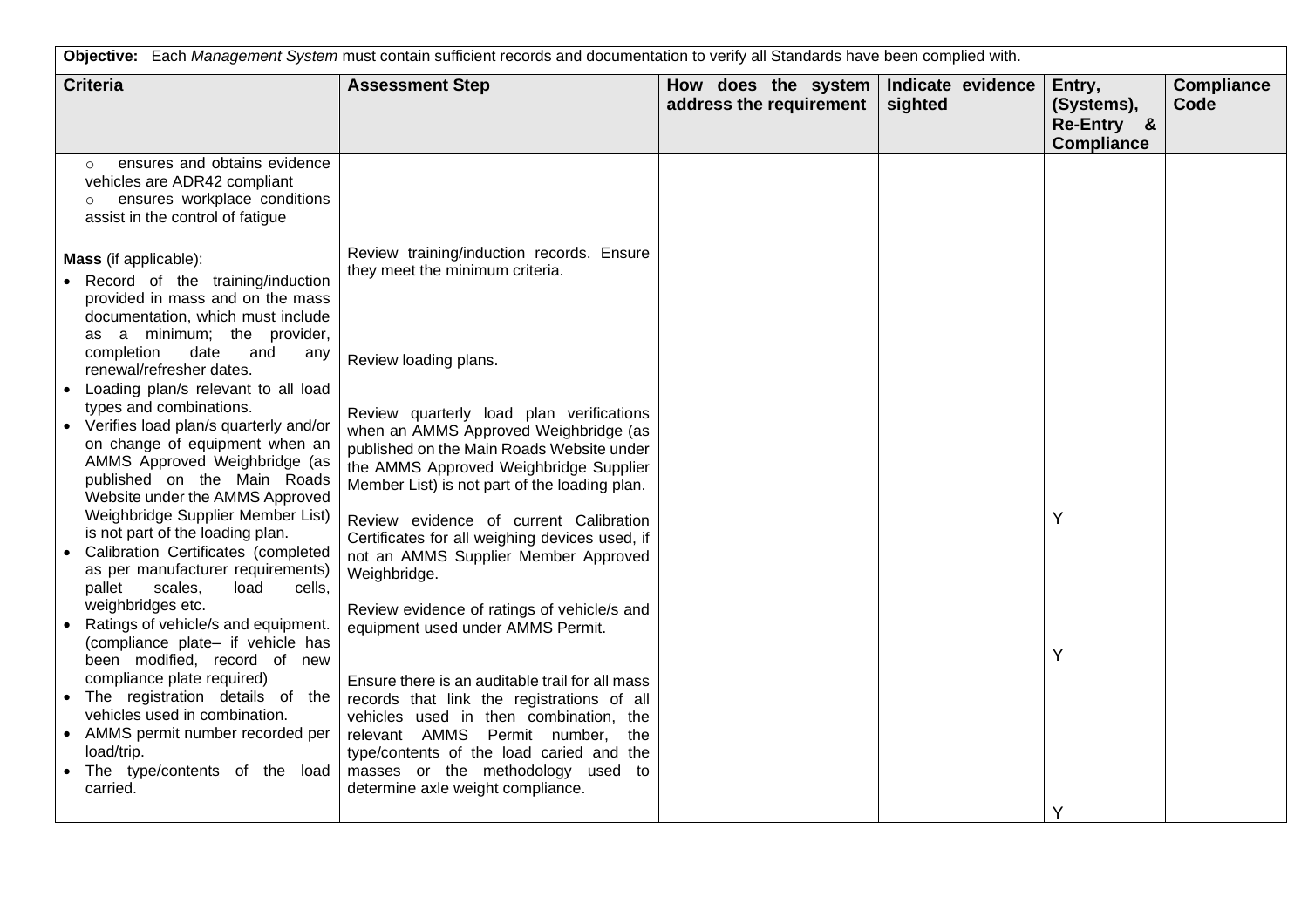| Objective: Each Management System must contain sufficient records and documentation to verify all Standards have been complied with.                                                                                                                                                                                                                                                                                                                                                                                                                                                                                                                                                                                                                                                                                                                                                                        |                                                                              |                                                |                              |                                                         |                           |  |
|-------------------------------------------------------------------------------------------------------------------------------------------------------------------------------------------------------------------------------------------------------------------------------------------------------------------------------------------------------------------------------------------------------------------------------------------------------------------------------------------------------------------------------------------------------------------------------------------------------------------------------------------------------------------------------------------------------------------------------------------------------------------------------------------------------------------------------------------------------------------------------------------------------------|------------------------------------------------------------------------------|------------------------------------------------|------------------------------|---------------------------------------------------------|---------------------------|--|
| <b>Criteria</b>                                                                                                                                                                                                                                                                                                                                                                                                                                                                                                                                                                                                                                                                                                                                                                                                                                                                                             | <b>Assessment Step</b>                                                       | How does the system<br>address the requirement | Indicate evidence<br>sighted | Entry,<br>(Systems),<br>Re-Entry &<br><b>Compliance</b> | <b>Compliance</b><br>Code |  |
| The masses or the methodology<br>used to determine axle weight<br>compliance.<br>Signed and dated Responsibility<br>Statements including as a minimum<br>who:<br>ensures the weighbridge is on<br>$\circ$<br>the approved list or obtains current<br>copies of the privately owned<br>weighbridge<br>calibration<br>documentation and dockets when<br>used<br>ensures the quarterly test<br>$\circ$<br>weighs are completed and records<br>kept<br>develops and reviews the load<br>$\circ$<br>planning documentation<br>maintains<br>the<br>Calibration<br>O<br>Certificates for all other loading<br>equipment<br>checks the RAV network is<br>$\circ$<br>approved for AMMS<br>ensures the vehicle is fit for<br>$\circ$<br>task<br>obtains and/or renews AMMS<br>$\circ$<br>permits to ensure they are current<br>monitors<br>completed<br>$\circ$<br>documentation (load plans) to verify<br>compliance | Sight dated and signed Responsibility<br>Statements which meet the criteria. |                                                |                              |                                                         |                           |  |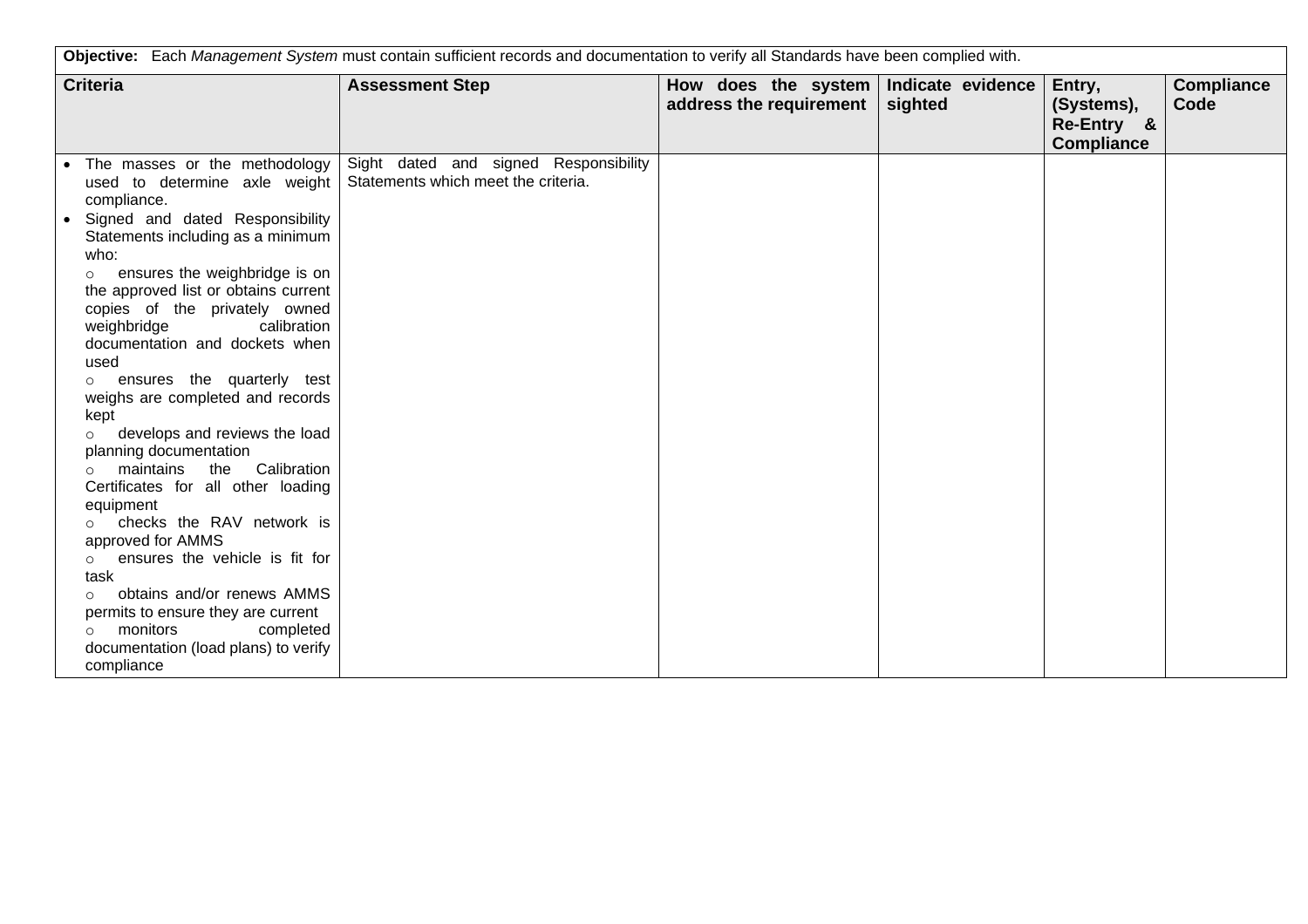### **S STANDARD 3: Training and Education**

**Objective:** Each *Management System* must have written instructions to ensure all persons have the appropriate knowledge and skills to undertake required tasks

| <b>Criteria</b>                                                                                                                                                                                                                                                                                                                                                                                                                                                                                                                                                                                                                                                                                                                                                                                                                                                                                                                                                                                                                                                          | <b>Assessment Step</b>                                                                                                                                                                                                                                                                                                                                        | How does the system     | Indicate evidence | Entry,                                        | <b>Compliance</b> |
|--------------------------------------------------------------------------------------------------------------------------------------------------------------------------------------------------------------------------------------------------------------------------------------------------------------------------------------------------------------------------------------------------------------------------------------------------------------------------------------------------------------------------------------------------------------------------------------------------------------------------------------------------------------------------------------------------------------------------------------------------------------------------------------------------------------------------------------------------------------------------------------------------------------------------------------------------------------------------------------------------------------------------------------------------------------------------|---------------------------------------------------------------------------------------------------------------------------------------------------------------------------------------------------------------------------------------------------------------------------------------------------------------------------------------------------------------|-------------------------|-------------------|-----------------------------------------------|-------------------|
|                                                                                                                                                                                                                                                                                                                                                                                                                                                                                                                                                                                                                                                                                                                                                                                                                                                                                                                                                                                                                                                                          |                                                                                                                                                                                                                                                                                                                                                               | address the requirement | sighted           | (Systems),<br>Re-Entry &<br><b>Compliance</b> | Code              |
| 3.1 Have written instructions identifying<br>what training is required for and<br>provided to each person involved in the<br>transport operation, including all<br>drivers, Sub-Contractors, or employees<br>as part of their induction process in<br>relation to each of the modules within<br>the Management Systems, including<br>revisions and updates.<br><b>Fatigue:</b><br>As a minimum, WA WorkSafe<br>administrator online training in relation<br>Western<br>Australian<br>Fatigue<br>to<br>Management is required for anyone<br>associated with the management,<br>supervision of<br>drivers,<br>including<br>anyone associated with rostering,<br>scheduling, and the checking of trip<br>records. As a minimum, drivers can do<br>the WA WorkSafe online driver if they<br>hold no other administrator role or can<br>complete the equivalent Fatigue<br>Management Training that includes a<br>section on the Western Australian<br>commercial vehicle driver hours of<br>work. All training is to include a test of<br>knowledge with a pass requirement. | Verify the written instruction has identified<br>what training is required for and been<br>provided to each person involved in the<br>transport operation.<br>Training may be provided by:<br>Outside training provider<br>$\circ$<br>In house trainer<br>$\circ$<br>Internet lecture or questionnaire<br>$\circ$<br>Through the induction process<br>$\circ$ |                         |                   |                                               |                   |
| 3.2 Have written instructions to ensure<br>the regular review of training needs, the<br>staff responsible and its frequency.                                                                                                                                                                                                                                                                                                                                                                                                                                                                                                                                                                                                                                                                                                                                                                                                                                                                                                                                             | Ensure the written instruction includes a<br>regular review of training requirements.                                                                                                                                                                                                                                                                         |                         |                   |                                               |                   |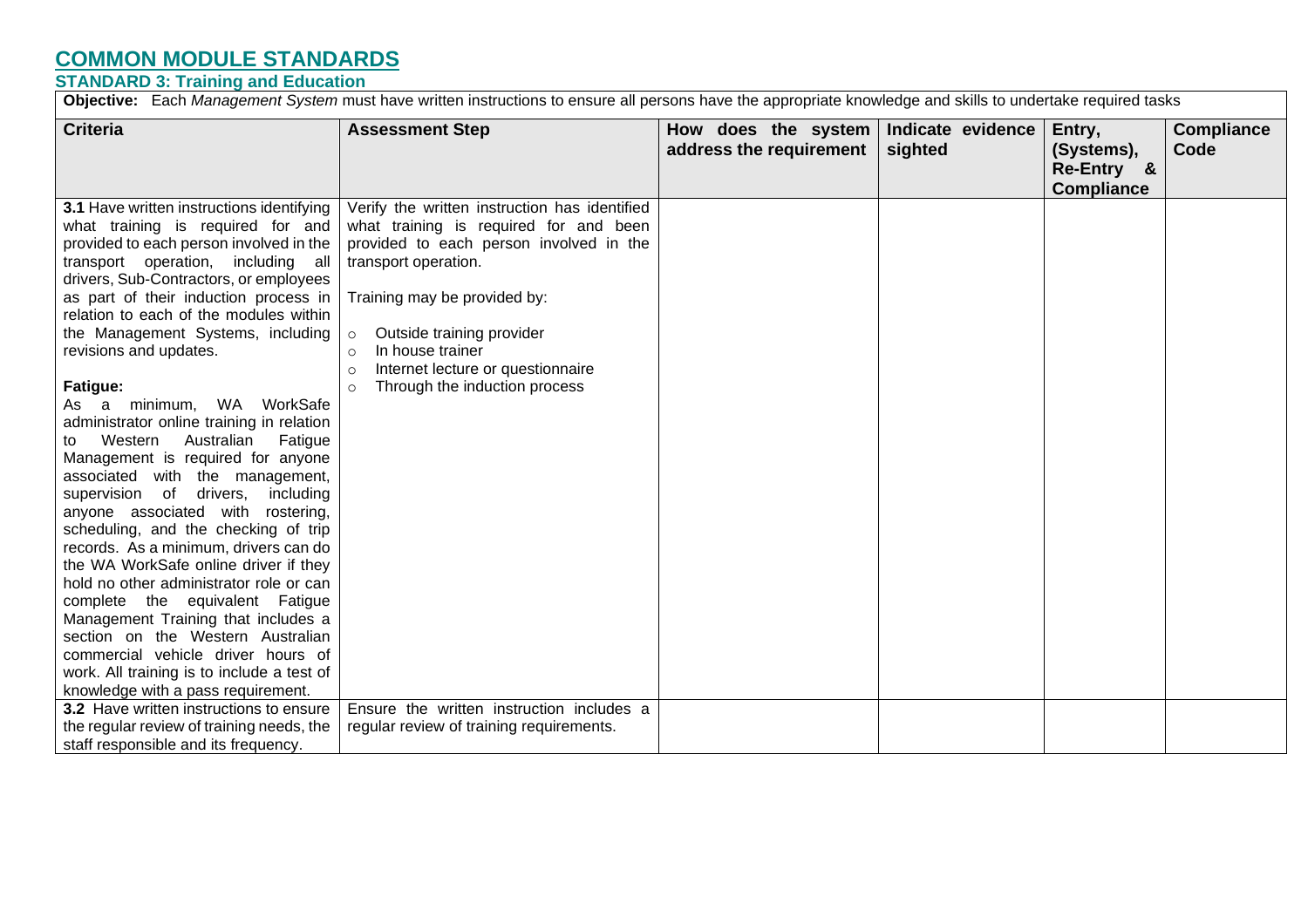## **S STANDARD 4: Internal Review**

**Objective:** An annual Internal Review of each Management System is required to confirm the ongoing relevance and appropriateness of processes and practices. An effective review will identify any non-conformances, show failures to comply with written instructions and identify non-compliances which must be actioned accordingly.

| <b>Criteria</b>                                                        | <b>Assessment Step</b>                           | How does the system     | Indicate evidence | Entry,                   | <b>Compliance</b> |
|------------------------------------------------------------------------|--------------------------------------------------|-------------------------|-------------------|--------------------------|-------------------|
|                                                                        |                                                  | address the requirement | sighted           | (Systems),<br>Re-Entry & | Code              |
|                                                                        |                                                  |                         |                   | <b>Compliance</b>        |                   |
| Have written<br>instructions for<br>4.1                                | Verify there is a written instruction that meets |                         |                   |                          |                   |
| carrying out internal reviews which                                    | the criteria.                                    |                         |                   |                          |                   |
| specify the following:                                                 |                                                  |                         |                   |                          |                   |
| • When the reviews are to take place                                   |                                                  |                         |                   |                          |                   |
| (Enter the full date of the review on                                  |                                                  |                         |                   |                          |                   |
| the report):                                                           |                                                  |                         |                   |                          |                   |
| Who is to conduct the review (Enter<br>$\bullet$                       |                                                  |                         |                   |                          |                   |
| the full name and ensure the review                                    |                                                  |                         |                   |                          |                   |
| is signed):                                                            |                                                  |                         |                   |                          |                   |
| How the reviews are to be<br>conducted; and                            |                                                  |                         |                   |                          |                   |
| The checklist of documents and                                         |                                                  |                         |                   |                          |                   |
| records to be used for the review.                                     |                                                  |                         |                   |                          |                   |
| (As a minimum the Internal Review                                      |                                                  |                         |                   |                          |                   |
| must address the minimum criteria                                      |                                                  |                         |                   |                          |                   |
| contained in the current Operator                                      |                                                  |                         |                   |                          |                   |
| Guide)                                                                 |                                                  |                         |                   |                          |                   |
| 4.2 Separate from the annual Internal                                  | Verify there is a written instruction that meets |                         |                   |                          |                   |
| Review, an operator must have written                                  | the criteria.                                    |                         |                   |                          |                   |
| instructions to ensure all non-<br>conformances identified at any time |                                                  |                         |                   |                          |                   |
| during the year, including Quarterly                                   |                                                  |                         |                   |                          |                   |
| Compliance Statement reporting, are                                    |                                                  |                         |                   |                          |                   |
| corrected. These instructions must                                     |                                                  |                         |                   |                          |                   |
| include:                                                               |                                                  |                         |                   |                          |                   |
| • How non-compliances are detected;                                    |                                                  |                         |                   |                          |                   |
| (What records are being checked)                                       |                                                  |                         |                   |                          |                   |
| • Who is responsible for detecting                                     |                                                  |                         |                   |                          |                   |
| them;                                                                  |                                                  |                         |                   |                          |                   |
| Who else should be told about                                          |                                                  |                         |                   |                          |                   |
| them;                                                                  |                                                  |                         |                   |                          |                   |
| • Corrective action to be taken;                                       |                                                  |                         |                   |                          |                   |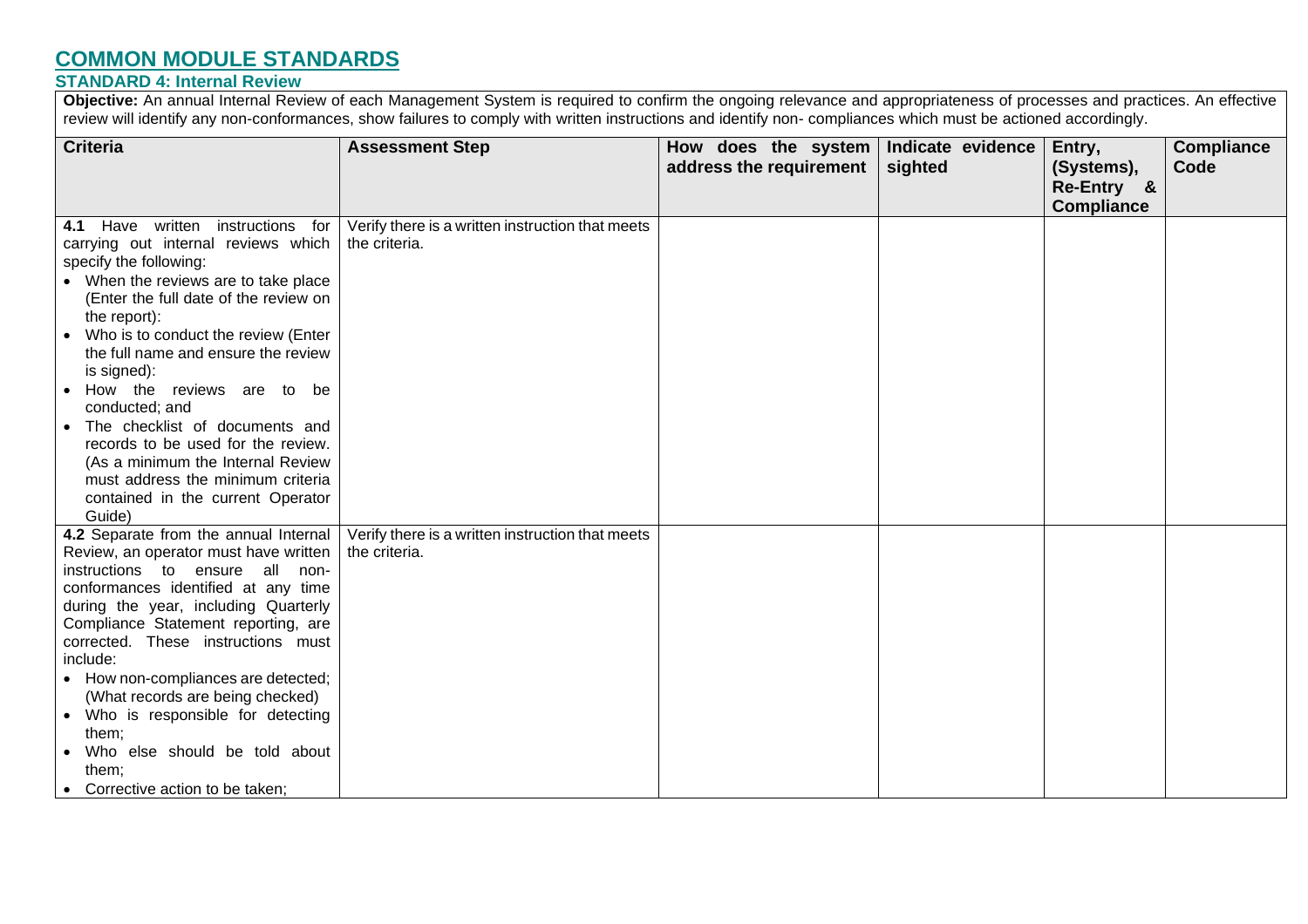**Objective:** An annual Internal Review of each Management System is required to confirm the ongoing relevance and appropriateness of processes and practices. An effective review will identify any non-conformances, show failures to comply with written instructions and identify non- compliances which must be actioned accordingly.

| <b>Criteria</b>                                                                                                                                                                                                                                                                                                                                                                                                                           | <b>Assessment Step</b>                           | How does the system<br>address the requirement | Indicate evidence<br>sighted | Entry,<br>(Systems),<br>Re-Entry &<br><b>Compliance</b> | <b>Compliance</b><br>Code |
|-------------------------------------------------------------------------------------------------------------------------------------------------------------------------------------------------------------------------------------------------------------------------------------------------------------------------------------------------------------------------------------------------------------------------------------------|--------------------------------------------------|------------------------------------------------|------------------------------|---------------------------------------------------------|---------------------------|
| Responsibility is allocated<br>to<br>designated staff for correcting all<br>non-conformances;<br>Timeframes for checking records<br>$\bullet$<br>and reporting<br>identified<br>non-<br>compliances;<br>How the responsible person is to<br>document the process, so the non-<br>compliance does not recur;<br>non-conformance<br>A<br>register<br>$\bullet$<br>identified<br>detailing<br>all<br>non-<br>conformances and the<br>actions |                                                  |                                                |                              |                                                         |                           |
| taken to correct them.<br>4.3 The operator must complete at                                                                                                                                                                                                                                                                                                                                                                               | Verify there is a written instruction that meets |                                                |                              |                                                         |                           |
| least quarterly, a Quarterly Compliance<br>Statement (QCS) that contains all the<br>relevant details held within the<br>Quarterly Compliance Form within the<br>current operator guide, (must be<br>numerical entries) and have written<br>instructions which document as a<br>minimum:                                                                                                                                                   | the criteria.                                    |                                                |                              |                                                         |                           |
| • When the QCS's are to take place;<br>(write the full date review was<br>completed on report)<br>How data to complete the form will<br>be gathered;<br>A checklist of the documents and<br>records to be used to complete the<br>Quarterly Compliance Statement.                                                                                                                                                                         |                                                  |                                                |                              |                                                         |                           |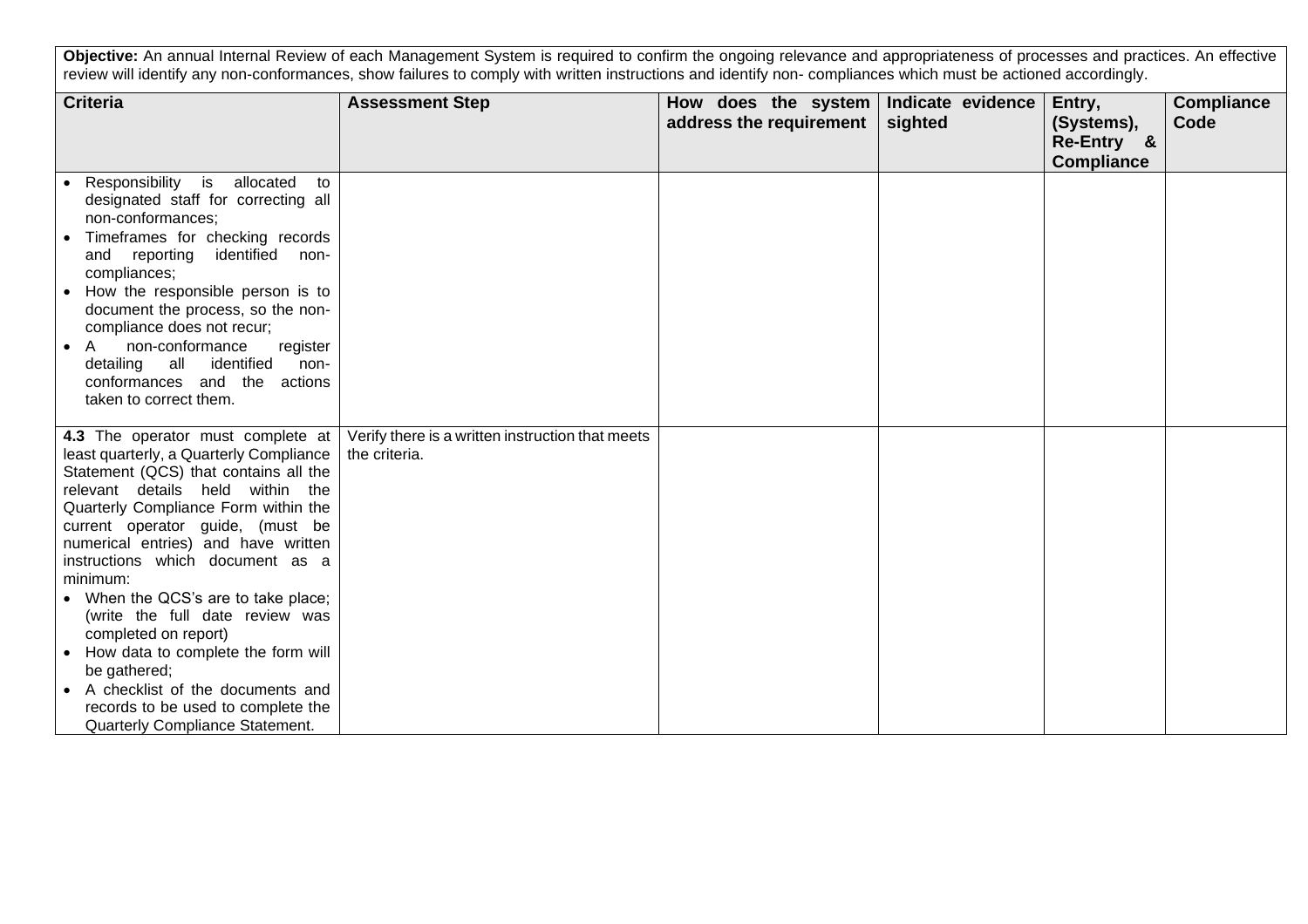## **STANDARD 5: Management of Accidents and Incidents**

**Objective:** A *Management System* must ensure comprehensive and thorough reporting of all accidents and incidents at the workplace (including on road), including an Internal Review of this process.

| <b>Criteria</b>                                                                                                                                                                                                                                                                                          | <b>Assessment Step</b>                                                                                                                                                                                                                                                             | How does the system   Indicate evidence   Entry,<br>address the requirement $\parallel$ | sighted | (Systems),<br><b>Re-Entry</b><br>_&<br><b>Compliance</b> | <b>Compliance</b><br>Code |
|----------------------------------------------------------------------------------------------------------------------------------------------------------------------------------------------------------------------------------------------------------------------------------------------------------|------------------------------------------------------------------------------------------------------------------------------------------------------------------------------------------------------------------------------------------------------------------------------------|-----------------------------------------------------------------------------------------|---------|----------------------------------------------------------|---------------------------|
| 5.1 A written instruction documenting  <br>the process for the reporting and<br>recording of accidents and incidents.<br>Evidence these instructions are<br>involved, what vehicle type or are undertaken.<br>combination was involved, where did it<br>occur, when and what were the<br>circumstances). | Verify there is a written instruction that meets<br>the criteria.<br>Verify that documentation is available to all<br>adhered to (should include the relevant staff and at all locations where<br>accident/s and/or incident/s, who was   operations related to fatigue management |                                                                                         |         |                                                          |                           |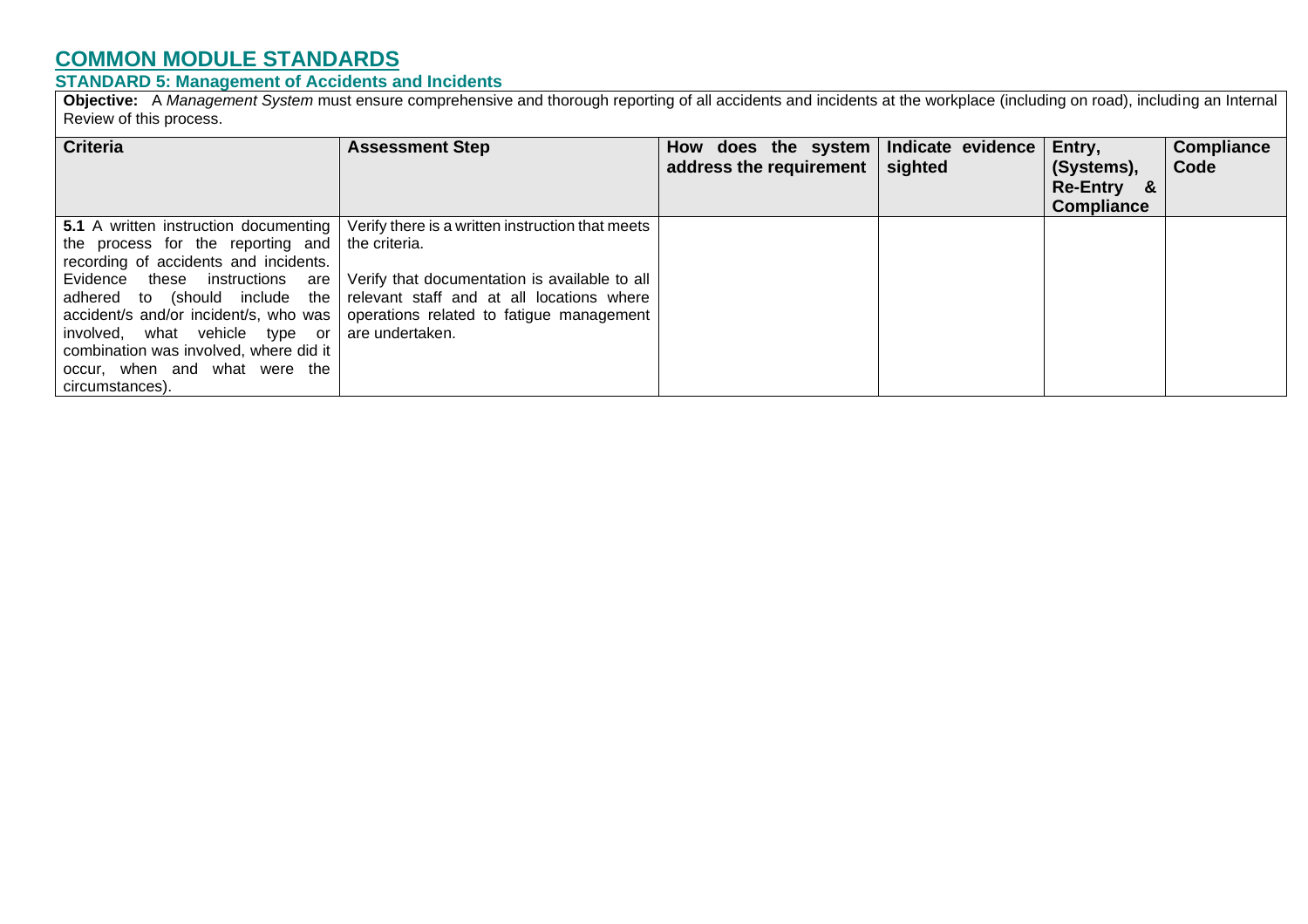## **S STANDARD 1: Scheduling**

**Objective:** A Fatigue Management System must ensure that drivers are not required to drive unreasonable distances in insufficient time without sufficient notice and adequate rest. Scheduling must include fatigue management measures, where practicable and appropriate pre-trip or forward planning to minimise fatigue. Scheduling practices must not put the delivery of a load before a driver's safety or health.

| <b>Criteria</b>                                                                                                                                                                                                                                                                                                                | <b>Assessment Step</b>                                                                                                        | How does the system<br>address the requirement | Indicate evidence<br>sighted | Entry,<br>(Systems),<br>Re-Entry,<br><b>Compliance</b> | <b>Compliance</b><br>Code |
|--------------------------------------------------------------------------------------------------------------------------------------------------------------------------------------------------------------------------------------------------------------------------------------------------------------------------------|-------------------------------------------------------------------------------------------------------------------------------|------------------------------------------------|------------------------------|--------------------------------------------------------|---------------------------|
| 1.1 Records must show evidence that<br>the scheduling of trips is in accordance<br>with the requirements of the WAWHS<br>for commercial vehicle.                                                                                                                                                                               | Verify all recorded schedules and rosters<br>have been planned within the WorkSafe<br>requirements under the WHS regulations. |                                                |                              |                                                        |                           |
| 1.2 Evidence driver/s do not operate<br>outside the approved "Commercial<br>Vehicle<br>Operating<br>Standard"<br>requirements.                                                                                                                                                                                                 | Review trip sheet records to verify they meet<br>the criteria.                                                                |                                                |                              | Y                                                      |                           |
| <b>1.3</b> A Corrective Action has been taken<br>if it is identified that a driver/s is<br>continually in non-conformance of the<br>working hours as set out in the<br>Regulations that the schedule has<br>been reviewed and adjusted, to ensure<br>the driver(s) do not continue to breach<br>the regulated allowable hours. | Review Corrective Actions taken for non-<br>conformances of the working hours.                                                |                                                |                              | ٧                                                      |                           |
| 1.4 Written instructions that explain<br>how flexibility for driver/s is managed to<br>effectively deal with any unforeseen<br>circumstances that require changes to<br>schedules.                                                                                                                                             | Verify there is a written instruction that meets<br>the criteria.                                                             |                                                |                              |                                                        |                           |
| 1.5 Written instructions that show the<br>same scheduling practices apply to all<br>drivers, including casual, relief, labour<br>hire and Sub-contracted driver/s.                                                                                                                                                             | Verify there is a written instruction that meets<br>the criteria.                                                             |                                                |                              |                                                        |                           |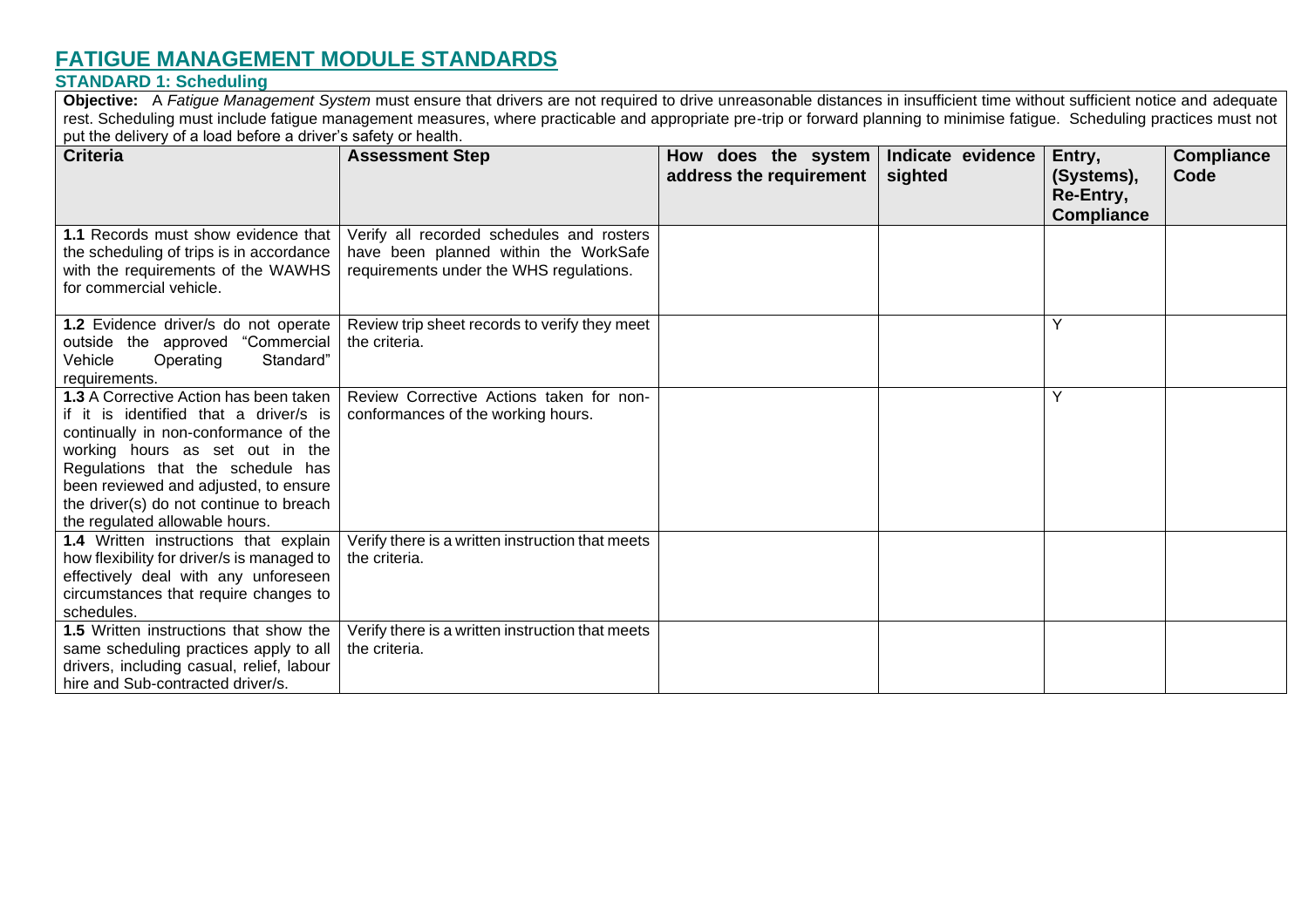## **S STANDARD 2: Rostering**

**Objective:** A *Fatigue Management System* must ensure rosters and workload meet the commercial vehicle operating standard requirements of the WAOSH for commercial vehicle drivers. This will maximise the opportunity for a driver to recover from the effects or onset of fatigue.

| <b>Criteria</b>                                                                                                                                                                                                                                                                          | <b>Assessment Step</b>                                            | How does the system<br>address the requirement | Indicate evidence<br>sighted | Entry,<br>(Systems),<br><b>Re-Entry</b><br><b>&amp;Complianc</b><br>е | <b>Compliance</b><br>Code |
|------------------------------------------------------------------------------------------------------------------------------------------------------------------------------------------------------------------------------------------------------------------------------------------|-------------------------------------------------------------------|------------------------------------------------|------------------------------|-----------------------------------------------------------------------|---------------------------|
| 2.1 Ensure all drivers work time is in<br>accordance with the WAWHS for<br>commercial vehicle drivers.                                                                                                                                                                                   | Review trip sheet records to verify they meet<br>the criteria.    |                                                |                              | $\checkmark$                                                          |                           |
| 2.2 Have written instructions that<br>identify the requirements that must be<br>adhered to with when preparing<br>This must include as a<br>rosters.<br>minimum - full name of driver/s and<br>start and expected finish times for all<br>trips/days.                                    | Verify there is a written instruction that meets<br>the criteria. |                                                |                              |                                                                       |                           |
| 2.3 Have a written instruction in place<br>that identifies how the trip sheets are<br>checked to ensure:<br>• Commercial vehicle drivers are<br>complying with the regulations; and<br>The accuracy of the information<br>provided on the sheets (see<br>WorkSafe WA Safety Alert 01/09) | Verify there is a written instruction that meets<br>the criteria. |                                                |                              |                                                                       |                           |
| 2.4 Have a written instruction in place<br>to ensure that a breach, if detected,<br>does not continue (what action is to be<br>taken regarding the breach, i.e.,<br>retraining etc).                                                                                                     | Verify there is a written instruction that meets<br>the criteria. |                                                |                              |                                                                       |                           |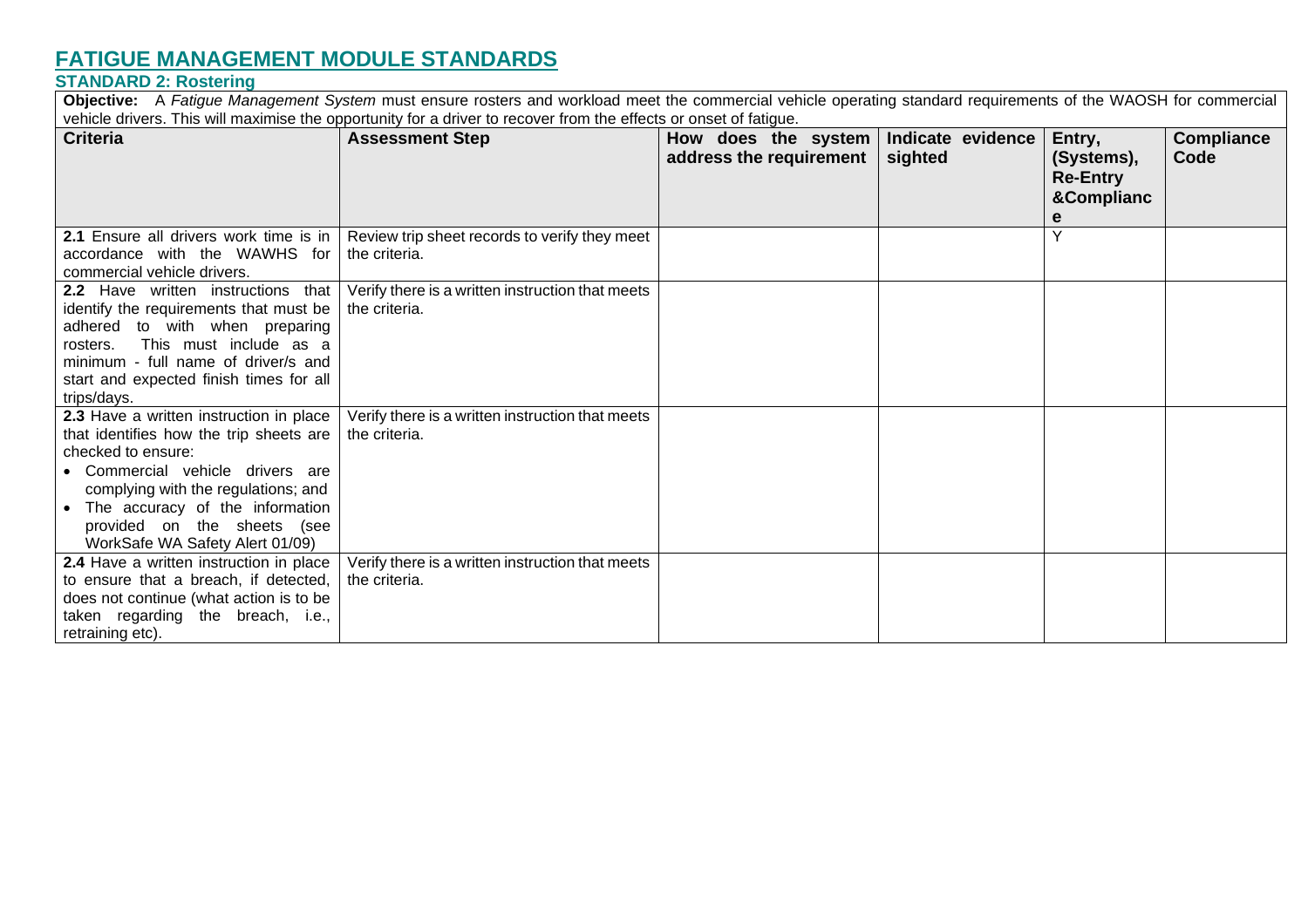### **S STANDARD 3: Fitness for Work**

**Objective:** A *Fatigue Management System* must include requirements to ensure drivers present themselves in a fit state, to perform their duties safely. **Criteria Assessment Step How does the system address the requirement Indicate evidence sighted Entry, (Systems), Re-Entry & Compliance Compliance Code 3.1** Maintain a comprehensive register of all employees/drivers relevant to this module. The register must include the following details on each employee/driver: • Full name • Commercial vehicle driver medical expiry date • WA Fatigue Management driver training record and date • WA Fatigue Management administrator training record and date Verify there is a register of all employees/drivers relevant to this module and there are details of all criteria recorded against the employees/drivers. This register must contain all employees/drivers including new starters and those who have left the employ from the previous audit. **3.2** Have a written policy/instruction relating to fitness for work, specifically referring to drugs and alcohol, which contains a statement that "*drivers must present themselves for duty unimpaired by fatigue, alcohol or drugs*" and require that all drivers record this daily. Contain in this written policy/instruction a statement "*that fitness for work as far as is practicable, to be diligently supervised*" any action that will be taken with regards to nonconformances of the instruction. Verify there is a written instruction that meets the criteria. **3.3** Have a written instruction on how the operator will manage and control the measures for the recovery and treatment of fatigue, including if a driver becomes fatigued during the trip. Verify there is a written instruction that meets the criteria. **3.4** Ensure all drivers must have a current medical assessment in accordance with the current requirements of the WAWHS for Verify there is evidence of current commercial vehicle drivers medical assessments in accordance with *Assessing*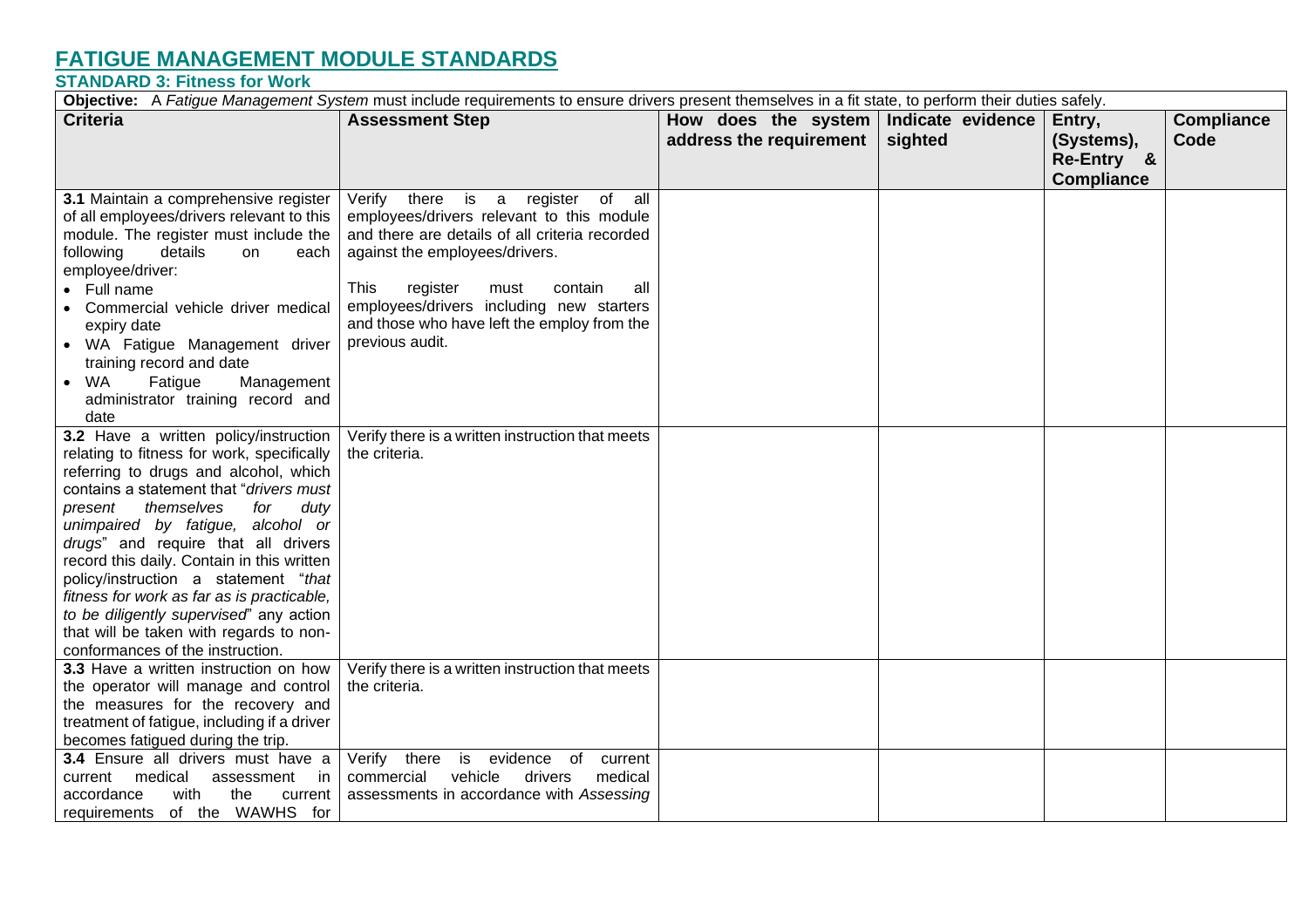| Objective: A Fatigue Management System must include requirements to ensure drivers present themselves in a fit state, to perform their duties safely. |                                               |                                         |  |                                    |                   |  |  |
|-------------------------------------------------------------------------------------------------------------------------------------------------------|-----------------------------------------------|-----------------------------------------|--|------------------------------------|-------------------|--|--|
| <b>Criteria</b>                                                                                                                                       | <b>Assessment Step</b>                        | How does the system   Indicate evidence |  | Entry,                             | <b>Compliance</b> |  |  |
|                                                                                                                                                       |                                               | address the requirement   sighted       |  | (Systems),<br><b>Re-Entry</b><br>& | Code              |  |  |
|                                                                                                                                                       |                                               |                                         |  | <b>Compliance</b>                  |                   |  |  |
| commercial vehicle drivers. Assessing                                                                                                                 | Fitness to Drive standard as stipulated under |                                         |  |                                    |                   |  |  |
| Fitness to Drive standard as stipulated                                                                                                               | WHS Regulation 184D. (3) (a) and (b)          |                                         |  |                                    |                   |  |  |
| under WHS Regulation 184D. (3) (a)                                                                                                                    |                                               |                                         |  |                                    |                   |  |  |
| and (b) is to be used when assessing a                                                                                                                |                                               |                                         |  |                                    |                   |  |  |
| driver's fitness to drive.                                                                                                                            |                                               |                                         |  |                                    |                   |  |  |
| 3.5 Have a system for monitoring their                                                                                                                | Review the system the operator has in place.  |                                         |  |                                    |                   |  |  |
| medical<br>driver's<br>assessments.                                                                                                                   |                                               |                                         |  |                                    |                   |  |  |
| ensuring they are current and are                                                                                                                     | Verify through viewing compliance with the    |                                         |  |                                    |                   |  |  |
| renewed prior to their expiry date.                                                                                                                   | system.                                       |                                         |  |                                    |                   |  |  |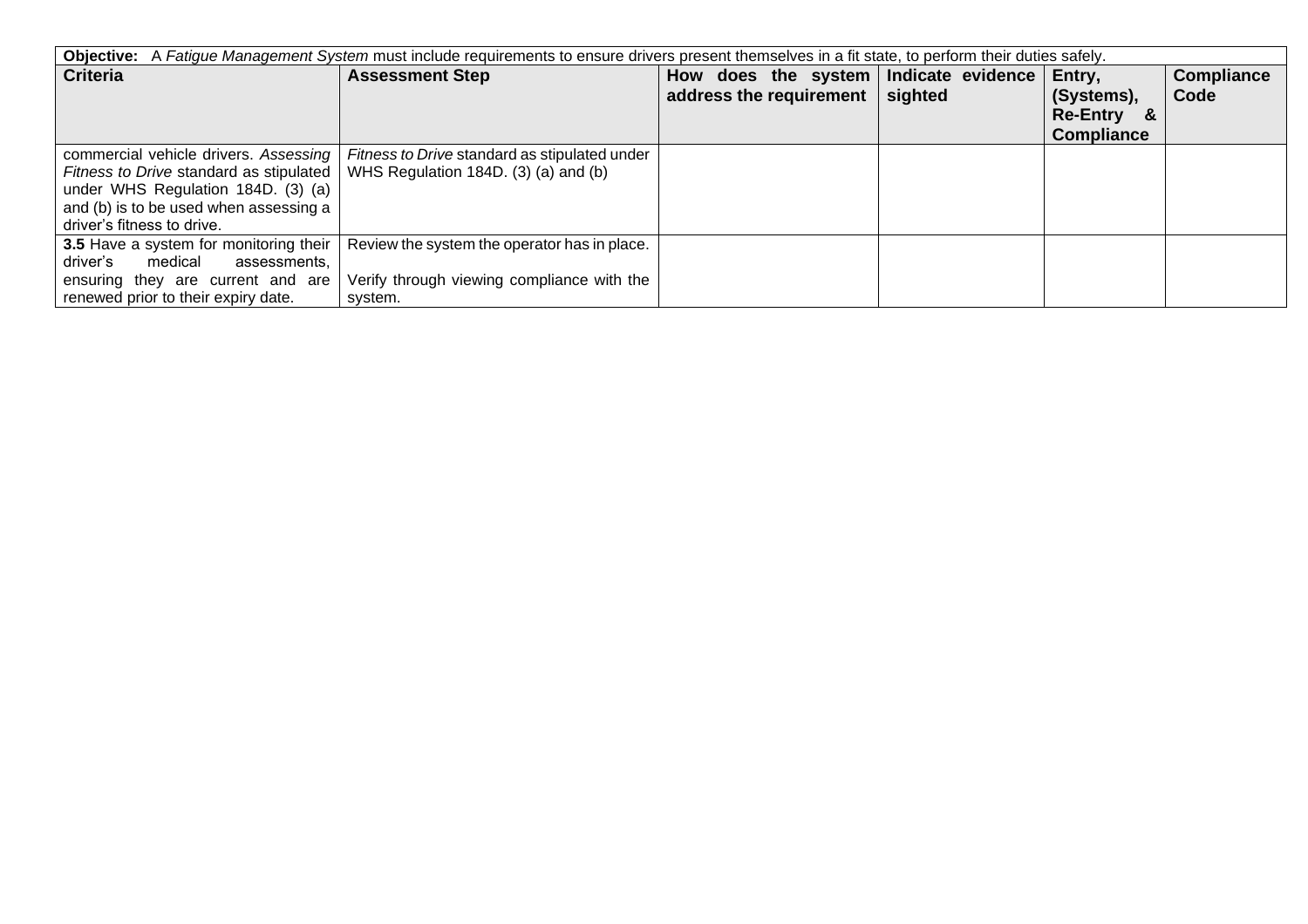### **S STANDARD 4: Workplace Conditions**

**Objective:** A *Fatigue Management System* must ensure that operator's workplaces comply with the requirements of the *Work Health and Safety (General) Regulations 2022* and the relevant Australian Design Rules (ADR).

| Criteria                                                                                                                                                                                                                                                                                                                                                                                                                                                                                                                                                                                                                                                                                                             | <b>Assessment Step</b>                                            | How does the system<br>address the requirement | Indicate evidence<br>sighted | Entry,<br>(Systems),<br>Re-Entry & | <b>Compliance</b><br>Code |
|----------------------------------------------------------------------------------------------------------------------------------------------------------------------------------------------------------------------------------------------------------------------------------------------------------------------------------------------------------------------------------------------------------------------------------------------------------------------------------------------------------------------------------------------------------------------------------------------------------------------------------------------------------------------------------------------------------------------|-------------------------------------------------------------------|------------------------------------------------|------------------------------|------------------------------------|---------------------------|
|                                                                                                                                                                                                                                                                                                                                                                                                                                                                                                                                                                                                                                                                                                                      |                                                                   |                                                |                              | <b>Compliance</b>                  |                           |
| 4.1 Written instructions to ensure<br>implemented<br>facilities<br>are<br>in.<br>consultation with drivers to address<br>how the working environment will assist<br>in the prevention of fatigue as far as is<br>practicable. Written instructions must<br>detail the type of evidence to confirm<br>that the vehicle drivers are sleeping in<br>conforms to the requirements of<br>ADR42, if drivers are required, as part<br>of their duties, to sleep in a vehicle<br>when away from their home location.<br>(this includes 2 up operations) and<br>include as a minimum:<br>Driver seating;<br>(if<br>Driver<br>facilities;<br>sleeping<br>$\bullet$<br>overnight relevant)<br>Depot facilities; (if applicable) | Verify there is a written instruction that meets<br>the criteria. |                                                |                              |                                    |                           |
| Air conditioning of driver cabs (when<br>above the 26 <sup>th</sup> parallel).                                                                                                                                                                                                                                                                                                                                                                                                                                                                                                                                                                                                                                       |                                                                   |                                                |                              |                                    |                           |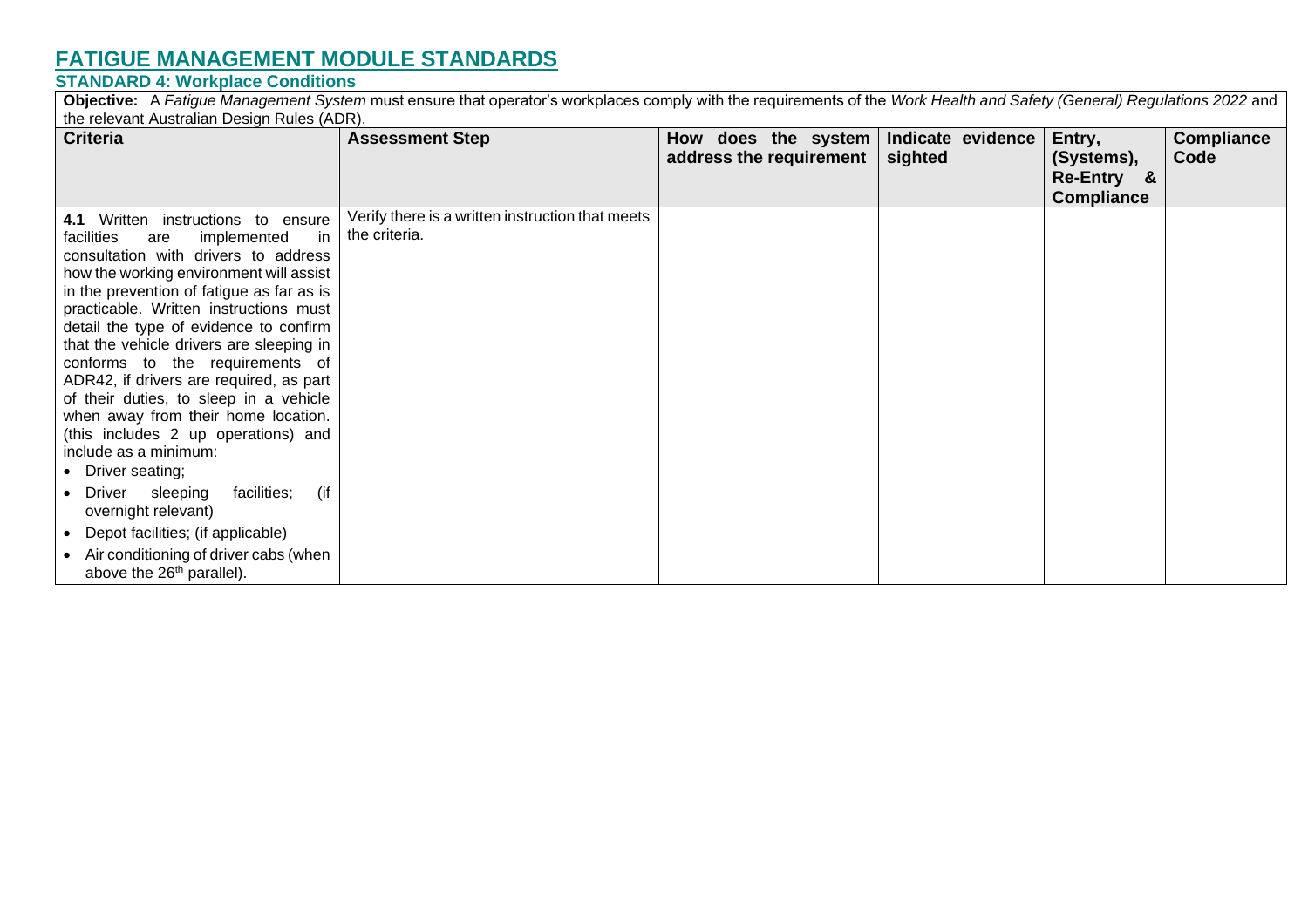## **S STANDARD 1: Vehicle Control**

**Objective:** A *Fatigue Management System* must ensure that operator's workplaces comply with the requirements of the Occupational Safety and Health Act and the relevant Australian Design Rules (ADR).

| $\ldots$<br><b>Criteria</b>                                                                                                                                                                                                                                                                                                                                                                                                                             | <b>Assessment Step</b>                                                                                                                                                                                                                                                                             | How does the system  <br>address the requirement | Indicate evidence<br>sighted | Entry,<br>(Systems),<br>Re-Entry &<br><b>Compliance</b> | <b>Compliance</b><br>Code |
|---------------------------------------------------------------------------------------------------------------------------------------------------------------------------------------------------------------------------------------------------------------------------------------------------------------------------------------------------------------------------------------------------------------------------------------------------------|----------------------------------------------------------------------------------------------------------------------------------------------------------------------------------------------------------------------------------------------------------------------------------------------------|--------------------------------------------------|------------------------------|---------------------------------------------------------|---------------------------|
| 1.1 Maintain a comprehensive register<br>of all vehicles relevant to this module<br>(including Sub-Contractor's vehicles).<br>The register must include as a<br>minimum, the following details about<br>each vehicle:<br>• Vehicle make<br>• Type of vehicle<br>Date of manufacture<br><b>Registration number</b><br>$\bullet$<br>Vehicle Identification Number (VIN)<br>$\bullet$<br>Date added to the register<br>Date removed or sold from the fleet | Verify there is a register of all vehicles<br>relevant to this module and there are details<br>of all criteria recorded against the vehicles.<br>This register must contain all vehicles<br>including new purchases and those which<br>have been sold, written off etc from the<br>previous audit. |                                                  |                              |                                                         |                           |
| 1.2 Have written instructions to ensure<br>Sub-Contractor's<br>nominated<br>any<br>vehicles are operating exclusively for<br>the operator. If a sub-contractor/s<br>works for multiple operators, they must<br>be Accredited in their own right.                                                                                                                                                                                                        | Verify there is a written instruction that meets<br>the criteria.                                                                                                                                                                                                                                  |                                                  |                              |                                                         |                           |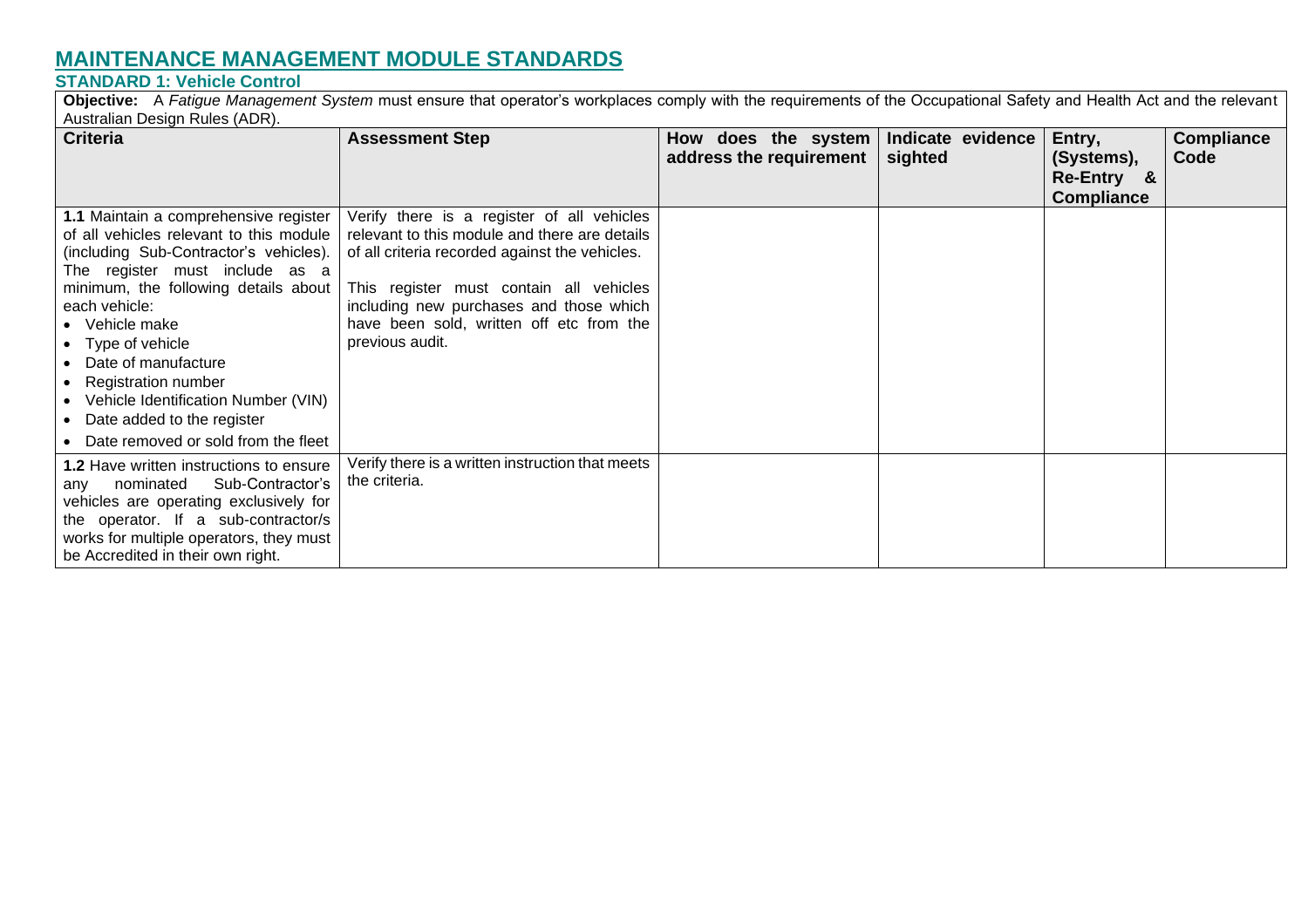## **S STANDARD 2: Daily Check**

**Objective:** The *Maintenance Management System* must include a daily check for each vehicle (includes trailing equipment) when it is in use. The daily check is a documented written instruction of simple roadworthiness checks. The operator shall define when the inspection is carried out, by whom and how it is recorded. The individual completing the daily check shall acknowledge the vehicle to be roadworthy to the limits of the inspection.

| <b>Criteria</b>                                                                                                                                                                                             | <b>Assessment Step</b>                                                                                                                                             | How does the system Indicate evidence<br>address the requirement | sighted | Entry,<br>(Systems),<br>Re-Entry &<br><b>Compliance</b> | <b>Compliance</b><br>Code |
|-------------------------------------------------------------------------------------------------------------------------------------------------------------------------------------------------------------|--------------------------------------------------------------------------------------------------------------------------------------------------------------------|------------------------------------------------------------------|---------|---------------------------------------------------------|---------------------------|
| 2.1 Include a written instruction<br>detailing when the daily check is<br>completed, who carries it out and how<br>the check is recorded.                                                                   | Verify there is a written instruction that meets<br>the criteria.                                                                                                  |                                                                  |         |                                                         |                           |
| 2.2 Show all vehicles have undergone<br>a daily check (visual check - drivers are<br>not required to get under the vehicles)<br>and this is recorded, which must<br>include as a minimum the inspection of: | Verify there is a checklist that as a minimum<br>meets the criteria.<br>Verify the daily check is being completed<br>and recorded as per the written instructions. |                                                                  |         |                                                         |                           |
| Wheels and tyres for tyre<br>$\bullet$<br>pressure/inflation, tread integrity<br>and wheel security;                                                                                                        |                                                                                                                                                                    |                                                                  |         |                                                         |                           |
| All lights and reflectors to ensure<br>$\bullet$<br>fully operational and free of<br>damage;                                                                                                                |                                                                                                                                                                    |                                                                  |         |                                                         |                           |
| Windscreen and mirrors for security,<br>damage and grime;                                                                                                                                                   |                                                                                                                                                                    |                                                                  |         |                                                         |                           |
| Wipers and windscreen washers to<br>$\bullet$<br>ensure fully operational;                                                                                                                                  |                                                                                                                                                                    |                                                                  |         |                                                         |                           |
| Structure and bodywork to ensure<br>all panels and visible structural<br>members are secure and free of<br>cracks and rust that may affect the<br>vehicle's structural integrity;                           |                                                                                                                                                                    |                                                                  |         |                                                         |                           |
| Suspension to ensure no cracks,<br>excessively worn components, free<br>of air leaks (for air suspension) and<br>damaged<br>leaking<br><b>or</b><br>shock<br>absorbers;                                     |                                                                                                                                                                    |                                                                  |         |                                                         |                           |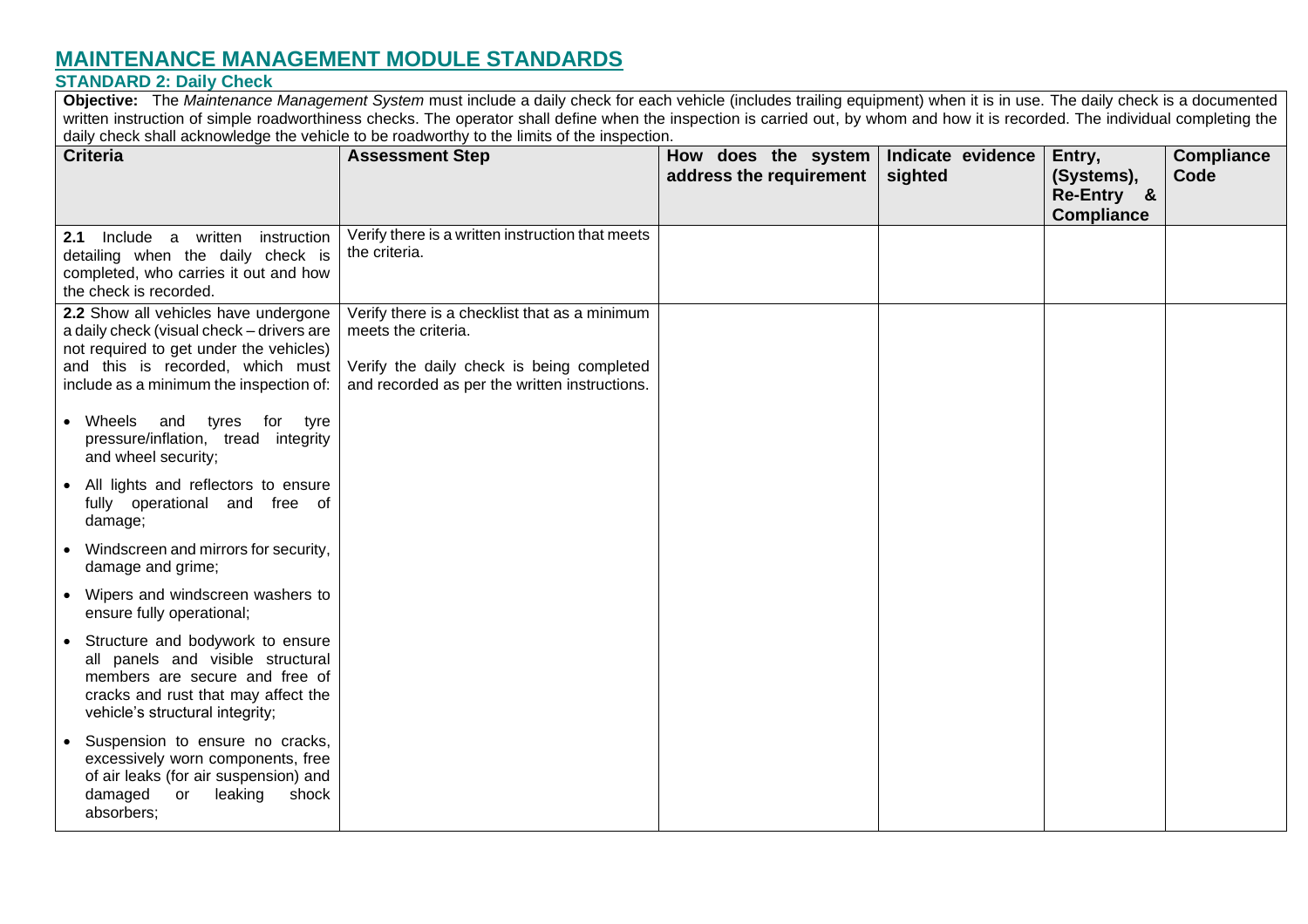**Objective:** The *Maintenance Management System* must include a daily check for each vehicle (includes trailing equipment) when it is in use. The daily check is a documented written instruction of simple roadworthiness checks. The operator shall define when the inspection is carried out, by whom and how it is recorded. The individual completing the daily check shall acknowledge the vehicle to be roadworthy to the limits of the inspection.

| <b>Criteria</b>                                                                                                                                          | <b>Assessment Step</b> | How does the system<br>address the requirement | Indicate evidence<br>sighted | Entry,<br>(Systems),<br><b>Re-Entry</b><br><u>&amp;</u><br><b>Compliance</b> | <b>Compliance</b><br>Code |
|----------------------------------------------------------------------------------------------------------------------------------------------------------|------------------------|------------------------------------------------|------------------------------|------------------------------------------------------------------------------|---------------------------|
| Engine, gearbox, and differential to<br>ensure they are free of any fluid<br>leaks; (including oil, fuel, water,<br>coolant, hydraulic fluid, or other); |                        |                                                |                              |                                                                              |                           |
| Brakes to ensure fully operational,<br>adequately adjusted and free of<br>leaks;                                                                         |                        |                                                |                              |                                                                              |                           |
| • Air tanks are free of moisture; and                                                                                                                    |                        |                                                |                              |                                                                              |                           |
| All tow couplings to ensure security<br>and no excess movement.                                                                                          |                        |                                                |                              |                                                                              |                           |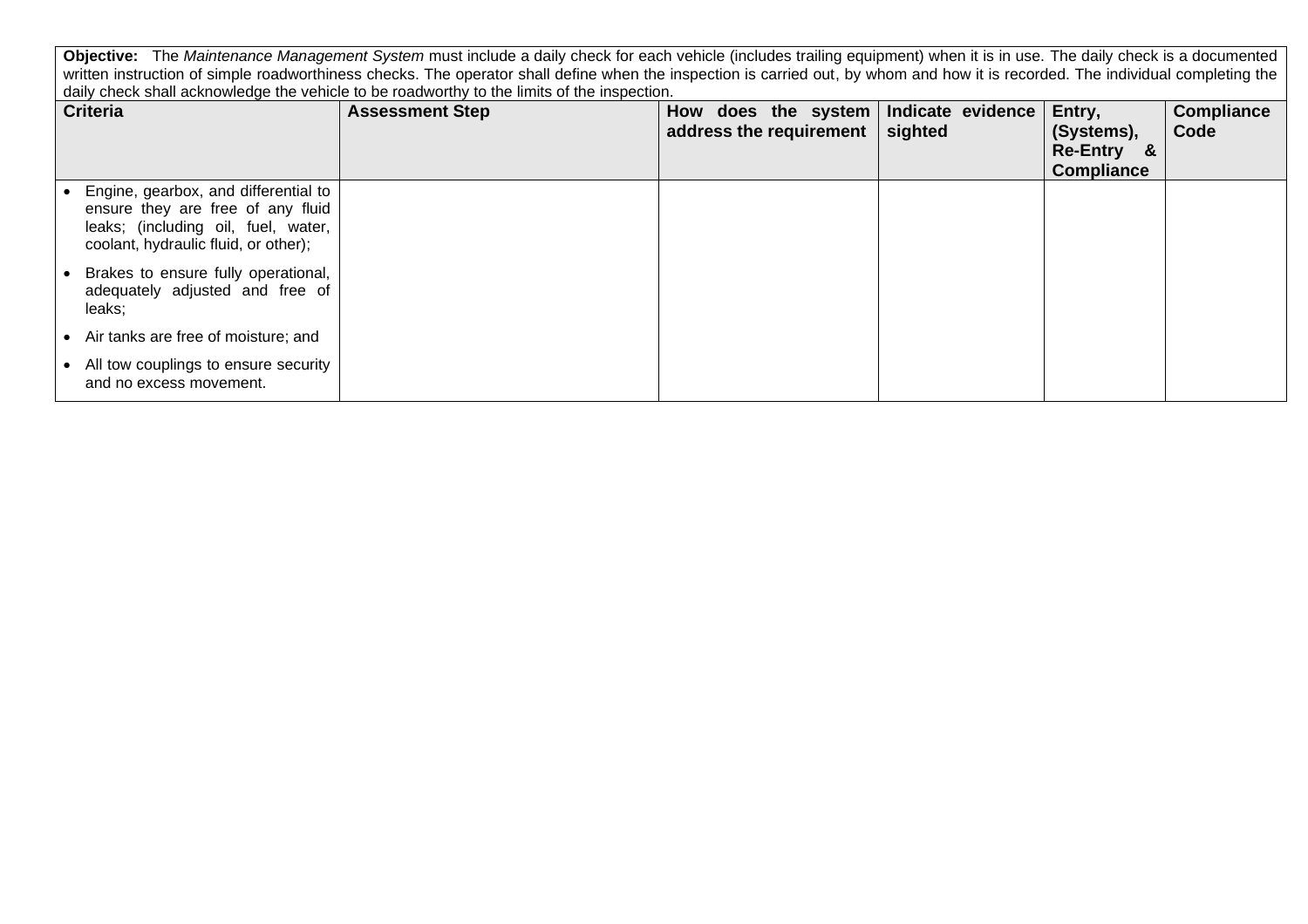## **S STANDARD 3: Fault Recording and Reporting**

Objective: An accredited operator must ensure to record all vehicle faults for both the hauling and the trailing equipment. This includes the driver being able to report any recognisable fault that occurs during the course of a journey or at any other time, so it may be assessed and rectified.

| <b>Criteria</b>                                            | <b>Assessment Step</b>                           | How does the system<br>address the requirement | Indicate evidence<br>sighted | Entry,<br>(Systems),<br>Re-Entry & | <b>Compliance</b><br>Code |
|------------------------------------------------------------|--------------------------------------------------|------------------------------------------------|------------------------------|------------------------------------|---------------------------|
|                                                            |                                                  |                                                |                              | <b>Compliance</b>                  |                           |
| <b>3.1 Have written instructions to ensure</b>             | Verify there is a written instruction that meets |                                                |                              |                                    |                           |
| that all vehicle faults (both the hauling                  | the criteria.                                    |                                                |                              |                                    |                           |
| and the trailing equipment) are                            |                                                  |                                                |                              |                                    |                           |
| reported to the appropriate person and                     |                                                  |                                                |                              |                                    |                           |
| assessed as soon as possible,                              |                                                  |                                                |                              |                                    |                           |
| including faults found during the daily                    |                                                  |                                                |                              |                                    |                           |
| check and on-road. This must include                       |                                                  |                                                |                              |                                    |                           |
| as a minimum:                                              |                                                  |                                                |                              |                                    |                           |
| • How the driver reports the fault                         |                                                  |                                                |                              |                                    |                           |
| • Who the driver reports it to                             |                                                  |                                                |                              |                                    |                           |
| Who is responsible for assessing                           |                                                  |                                                |                              |                                    |                           |
| the fault                                                  |                                                  |                                                |                              |                                    |                           |
| Who is responsible for maintaining<br>fault report records |                                                  |                                                |                              |                                    |                           |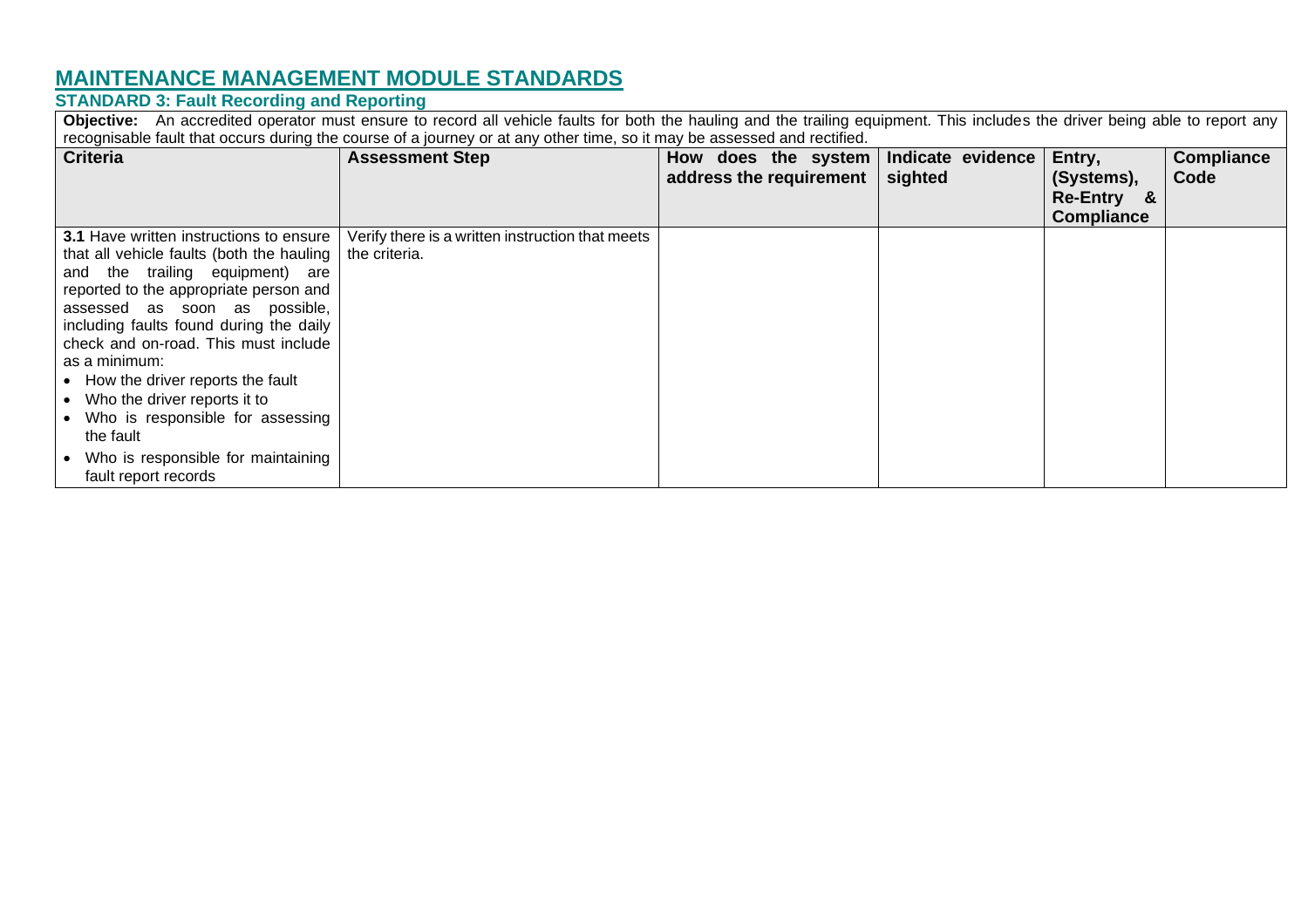### **S STANDARD 4: Fault Repair**

|                                                                                                                                                                                                                                                                                                                                                                                                                                                                                                                                  | Objective: Once faults are reported, the Maintenance Management System must specify the process for assessing faults and determining the necessary corrective action. |                                                |                              |                                                         |                           |  |
|----------------------------------------------------------------------------------------------------------------------------------------------------------------------------------------------------------------------------------------------------------------------------------------------------------------------------------------------------------------------------------------------------------------------------------------------------------------------------------------------------------------------------------|-----------------------------------------------------------------------------------------------------------------------------------------------------------------------|------------------------------------------------|------------------------------|---------------------------------------------------------|---------------------------|--|
| <b>Criteria</b>                                                                                                                                                                                                                                                                                                                                                                                                                                                                                                                  | <b>Assessment Step</b>                                                                                                                                                | How does the system<br>address the requirement | Indicate evidence<br>sighted | Entry,<br>(Systems),<br>Re-Entry &<br><b>Compliance</b> | <b>Compliance</b><br>Code |  |
| 4.1 Have written instructions in place to<br>ensure vehicle faults are assessed to<br>determine the severity of a fault and<br>place priority on its repair, including<br>instructions for dealing with vehicles<br>detected as being unsuitable for use,<br>as a result of a serious fault. Clearly<br>identify in this instruction who is<br>responsible for assessing faults and<br>making the decision on the necessary<br>corrective action, including if a decision<br>is made to monitor a fault and/or defer<br>repairs. | Verify there is a written instruction that meets<br>the criteria.                                                                                                     |                                                |                              |                                                         |                           |  |
| 4.2 Ensure where a decision is made to<br>monitor the condition of a fault, have a<br>written instruction in place providing the<br>reasoning for the decision and<br>specifying when the fault is to be re-<br>assessed.<br>4.3 Have a written instruction in place                                                                                                                                                                                                                                                             | Verify there is a written instruction that meets<br>the criteria.<br>Verify there is a written instruction that meets                                                 |                                                |                              |                                                         |                           |  |
| to ensure faults have been rectified and<br>tested.                                                                                                                                                                                                                                                                                                                                                                                                                                                                              | the criteria.                                                                                                                                                         |                                                |                              |                                                         |                           |  |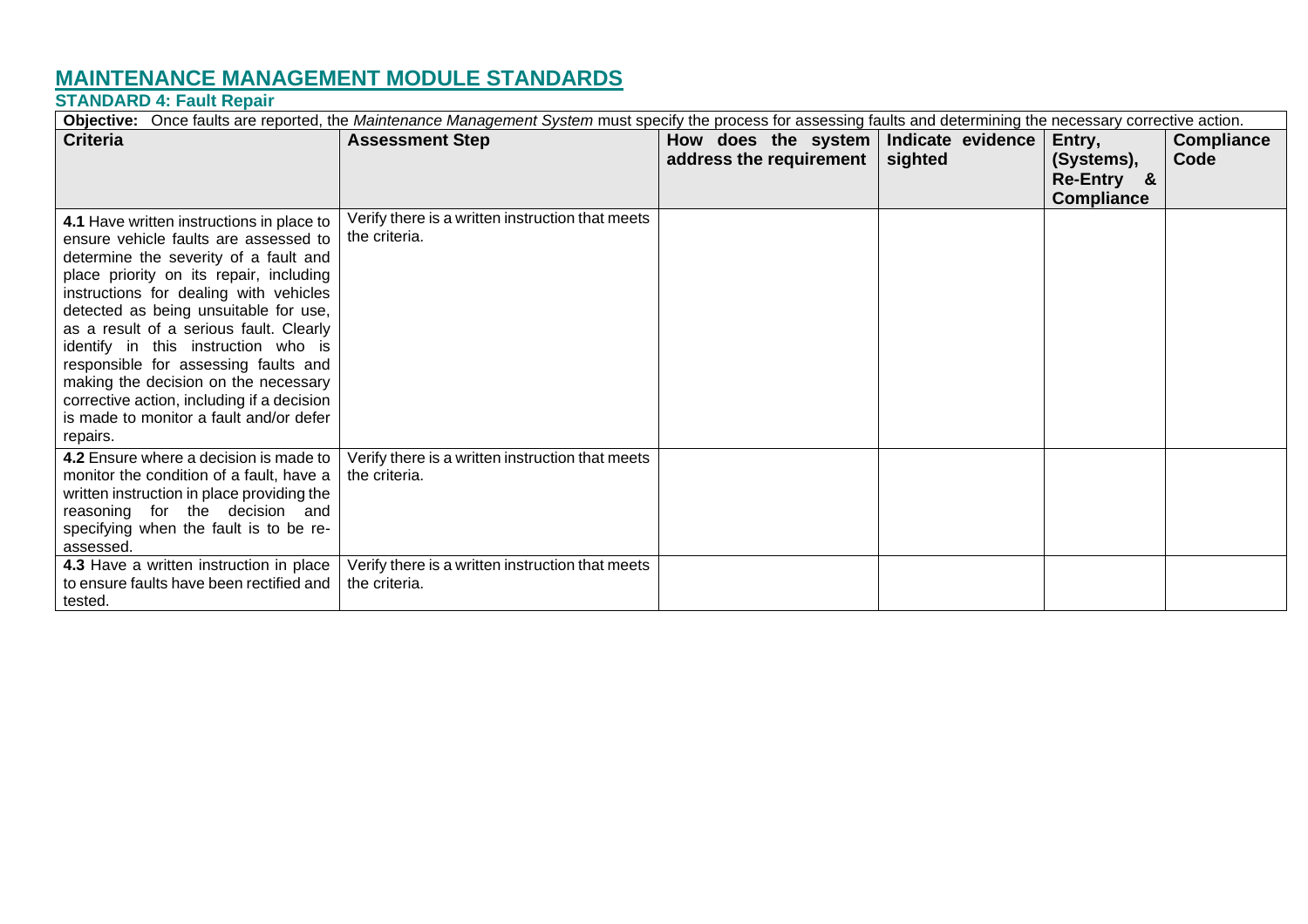#### **S STANDARD 5: Maintenance Schedules and Methods**

| Objective: Once faults are reported, the Maintenance Management System must specify the process for assessing faults and determining the necessary corrective action.                                                                                                                                                                                                                                                                                                                                                                                                                                                                                                                    |                                                                                                                                                                                                                                                                                                                                                                                                                                                                                                                                                                                                                                                                                           |                                                                  |         |                                                         |                           |
|------------------------------------------------------------------------------------------------------------------------------------------------------------------------------------------------------------------------------------------------------------------------------------------------------------------------------------------------------------------------------------------------------------------------------------------------------------------------------------------------------------------------------------------------------------------------------------------------------------------------------------------------------------------------------------------|-------------------------------------------------------------------------------------------------------------------------------------------------------------------------------------------------------------------------------------------------------------------------------------------------------------------------------------------------------------------------------------------------------------------------------------------------------------------------------------------------------------------------------------------------------------------------------------------------------------------------------------------------------------------------------------------|------------------------------------------------------------------|---------|---------------------------------------------------------|---------------------------|
| <b>Criteria</b>                                                                                                                                                                                                                                                                                                                                                                                                                                                                                                                                                                                                                                                                          | <b>Assessment Step</b>                                                                                                                                                                                                                                                                                                                                                                                                                                                                                                                                                                                                                                                                    | How does the system Indicate evidence<br>address the requirement | sighted | Entry,<br>(Systems),<br>Re-Entry &<br><b>Compliance</b> | <b>Compliance</b><br>Code |
| 5.1 Have a scheduled service that<br>includes a roadworthy inspection of the<br>vehicles, signed by a qualified person<br>declaring the vehicle roadworthy. If the<br>service is older than twelve months<br>from the date of audit or none is<br>available, then operators must<br>complete an Accreditation Roadworthy<br>Vehicle Checklist which can be found<br>on the Accreditation page of the Main<br>All entries must<br>Roads website.<br>include the date each vehicle was<br>inspected and the name of the person<br>who conducted the inspection.<br><b>A</b><br>qualified person at the workplace, must<br>sign the checklist, certifying<br>the<br>information is correct. | Review evidence that all vehicles have a<br>scheduled<br>service<br>that includes<br>- a<br>roadworthy inspection undertaken<br>in.<br>accordance with National Vehicle Standards<br>and ADR's, dated within twelve months of<br>the audit date. Ensure the minimum criteria<br>has been met.<br>Or<br>If the service is older than twelve months<br>from the date of audit or none is available,<br>then operators must complete<br>an<br>Accreditation Roadworthy Vehicle Checklist<br>which can be found on the Accreditation<br>page of the Main Roads website. Review the<br>evidence and ensure the minimum criteria<br>as been met.<br>Review the qualifications/experience of the |                                                                  |         |                                                         |                           |
|                                                                                                                                                                                                                                                                                                                                                                                                                                                                                                                                                                                                                                                                                          | person/s completing the inspections/<br>Accreditation Roadworthy Vehicle Checklist.                                                                                                                                                                                                                                                                                                                                                                                                                                                                                                                                                                                                       |                                                                  |         |                                                         |                           |
| 5.2 Clearly identify maintenance<br>schedules for each vehicle to ensure all<br>components<br>are<br>maintained<br>in.<br>accordance<br>with<br>manufacturer's<br>specifications/recommendations,<br>intervals of time, distance, or hours of<br>use and RTVR and ADR requirements.<br>Schedules must include a description<br>of the tasks to be completed during<br>each service based on vehicle type. If a<br>vehicle is on a Flexible Service<br>Agreement, the operator must provide<br>evidence of this agreement per vehicle.                                                                                                                                                    | Review maintenance schedules to ensure<br>the criteria have been identified and are<br>being met.<br>Verify evidence of Flexible Service<br>Agreements for any vehicles that are on<br>these and ensure the criteria have been<br>identified and are being met.                                                                                                                                                                                                                                                                                                                                                                                                                           |                                                                  |         |                                                         |                           |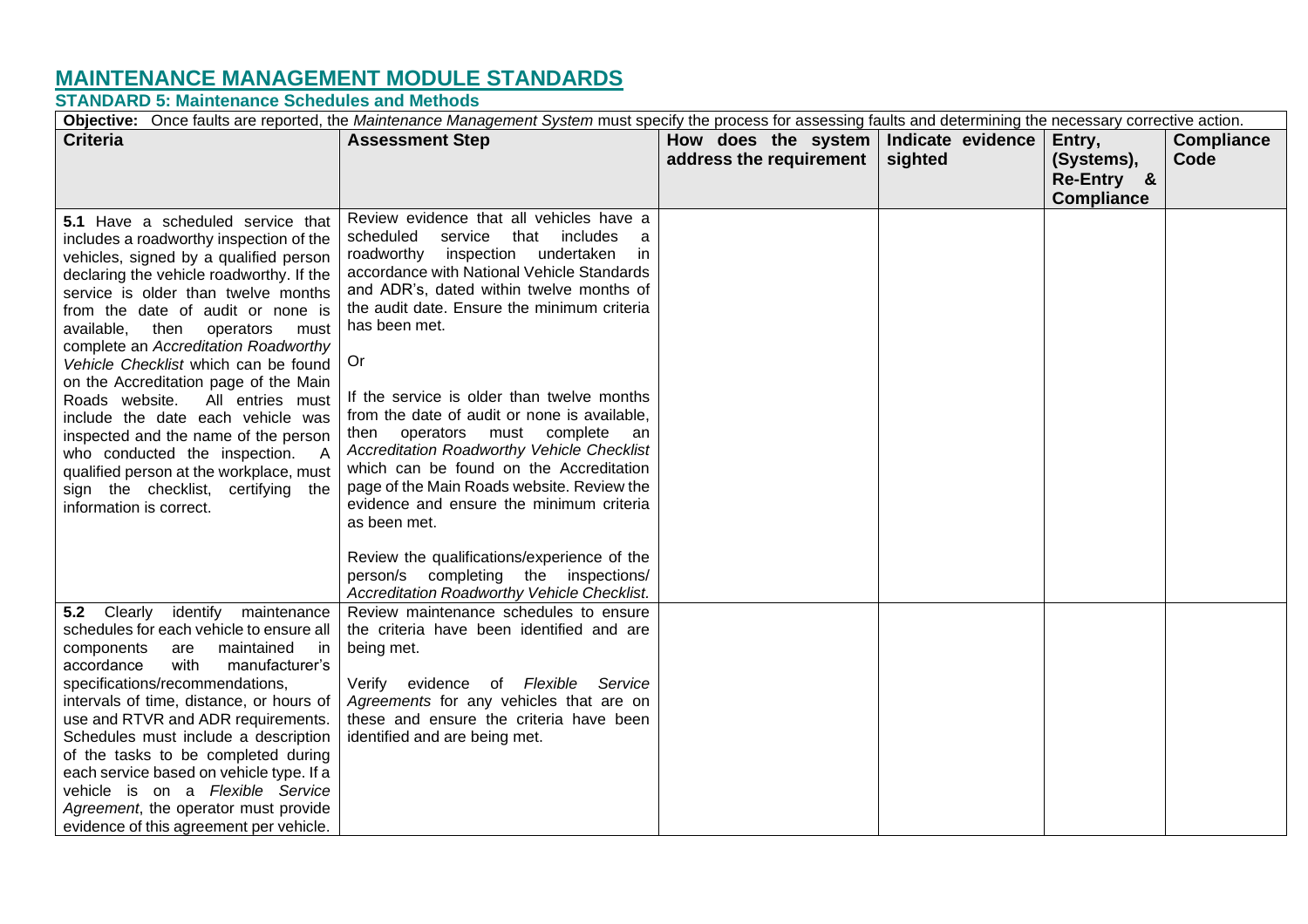| Objective: Once faults are reported, the Maintenance Management System must specify the process for assessing faults and determining the necessary corrective action.                                                           |                                                                                                                                                  |                                         |         |                                 |                   |  |
|---------------------------------------------------------------------------------------------------------------------------------------------------------------------------------------------------------------------------------|--------------------------------------------------------------------------------------------------------------------------------------------------|-----------------------------------------|---------|---------------------------------|-------------------|--|
| <b>Criteria</b>                                                                                                                                                                                                                 | <b>Assessment Step</b>                                                                                                                           | How does the system   Indicate evidence |         | Entry,                          | <b>Compliance</b> |  |
|                                                                                                                                                                                                                                 |                                                                                                                                                  | address the requirement                 | sighted | (Systems),                      | Code              |  |
|                                                                                                                                                                                                                                 |                                                                                                                                                  |                                         |         | Re-Entry &<br><b>Compliance</b> |                   |  |
| 5.3 Maintenance and repairs are only<br>undertaken by person/s having suitable  <br>qualifications or experience<br>to<br>competently<br>complete<br>anv<br>maintenance or repair tasks or do so<br>under suitable supervision. | Review the qualifications/experience of the<br>person/s completing the inspections/<br><b>Accreditation Roadworthy Vehicle Checklist.</b>        |                                         |         |                                 |                   |  |
| 5.4 Include a documented Table of<br>Tolerances (ToT) and wear limits for  <br>major components and it must comply<br>National<br>the<br>with<br>least<br>at<br>Roadworthiness Guidelines                                       | Verify a documented Table of Tolerances<br>(ToT) and wear limits exists and complies<br>with at least the National Roadworthiness<br>Guidelines. |                                         |         |                                 |                   |  |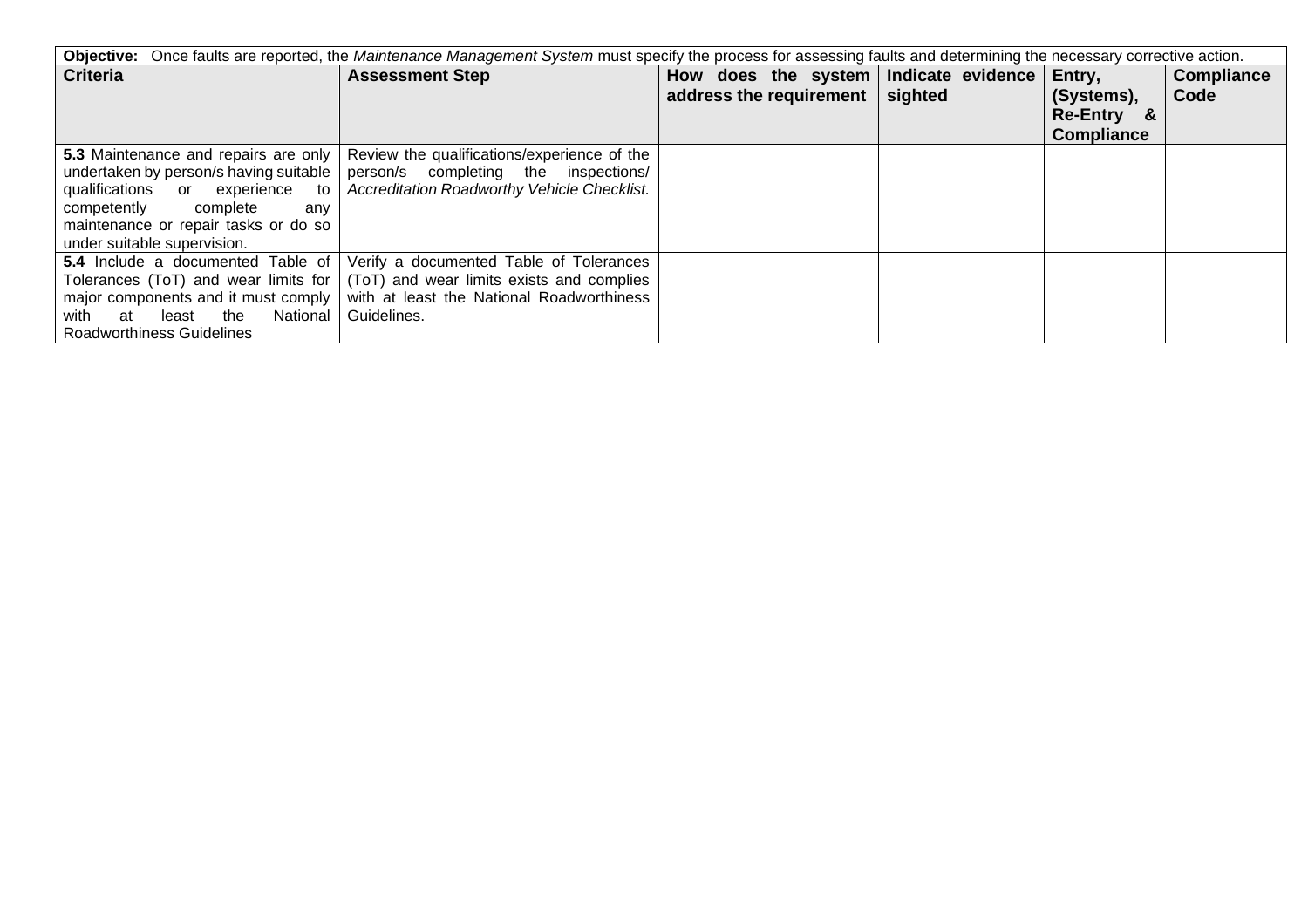## **DIMENSION & LOADING MANAGEMENT MODULE STANDARDS**

**S STANDARD 1: Vehicle Loading – Dimension and safety**

**Objective:** The *Load Management System* must document the methodology used to ensure vehicles are loaded within allowable dimension limits and in a safe manner. The methodology must also ensure loads are adequately restrained and vehicle stability is managed.

| <b>Criteria</b>                                                                                                                                                                                                                                                                                                                            | monodology maor aloo onodro loddo dro ddoqdaroly roomalitod dha romolo olddilliy io managodi<br><b>Assessment Step</b> | How does the system  <br>address the requirement | Indicate evidence<br>sighted | Entry,<br>(Systems),<br>Re-Entry &<br><b>Compliance</b> | <b>Compliance</b><br>Code |
|--------------------------------------------------------------------------------------------------------------------------------------------------------------------------------------------------------------------------------------------------------------------------------------------------------------------------------------------|------------------------------------------------------------------------------------------------------------------------|--------------------------------------------------|------------------------------|---------------------------------------------------------|---------------------------|
| 1.1 Have written instructions in place<br>for ensuring vehicle dimensions,<br>including its load, are within allowable<br>limits prior to the vehicle travelling on a<br>public road. Specify how the dimension<br>and loading checks are completed and<br>what record is kept.                                                            | Verify there is a written instruction that meets<br>the criteria.                                                      |                                                  |                              |                                                         |                           |
| 1.2 Have written instructions to ensure<br>the proposed route is approved for the<br>vehicle combination, that all vehicles<br>have the required authorisations (i.e.,<br>registrations, licenses, permits or<br>order) to operate, on the public road<br>network and relevant staff/Sub-<br>Contractors are aware of these<br>conditions. | Verify there is a written instruction that meets<br>the criteria.                                                      |                                                  |                              |                                                         |                           |
| 1.3 Have written instructions to ensure<br>standard mass requirements are not<br>exceeded.                                                                                                                                                                                                                                                 | Verify there is a written instruction that meets<br>the criteria.                                                      |                                                  |                              |                                                         |                           |
| 1.4 Have written instructions for dealing<br>with vehicles detected as being over<br>the allowable dimension limit to ensure<br>they are rectified prior to the vehicle<br>travelling on the public road.                                                                                                                                  | Verify there is a written instruction that meets<br>the criteria.                                                      |                                                  |                              |                                                         |                           |
| 1.5 - Have written instructions to ensure<br>loads are adequately restrained and/or<br>contained, in accordance with the<br>current Load Restraint Guide.                                                                                                                                                                                  | Verify there is a written instruction that meets<br>the criteria.                                                      |                                                  |                              |                                                         |                           |
| 1.6 Have written instructions in place<br>for managing the rollover risk of the<br>vehicle specific to the operator's<br>transport task.                                                                                                                                                                                                   | Verify there is a written instruction that meets<br>the criteria.                                                      |                                                  |                              |                                                         |                           |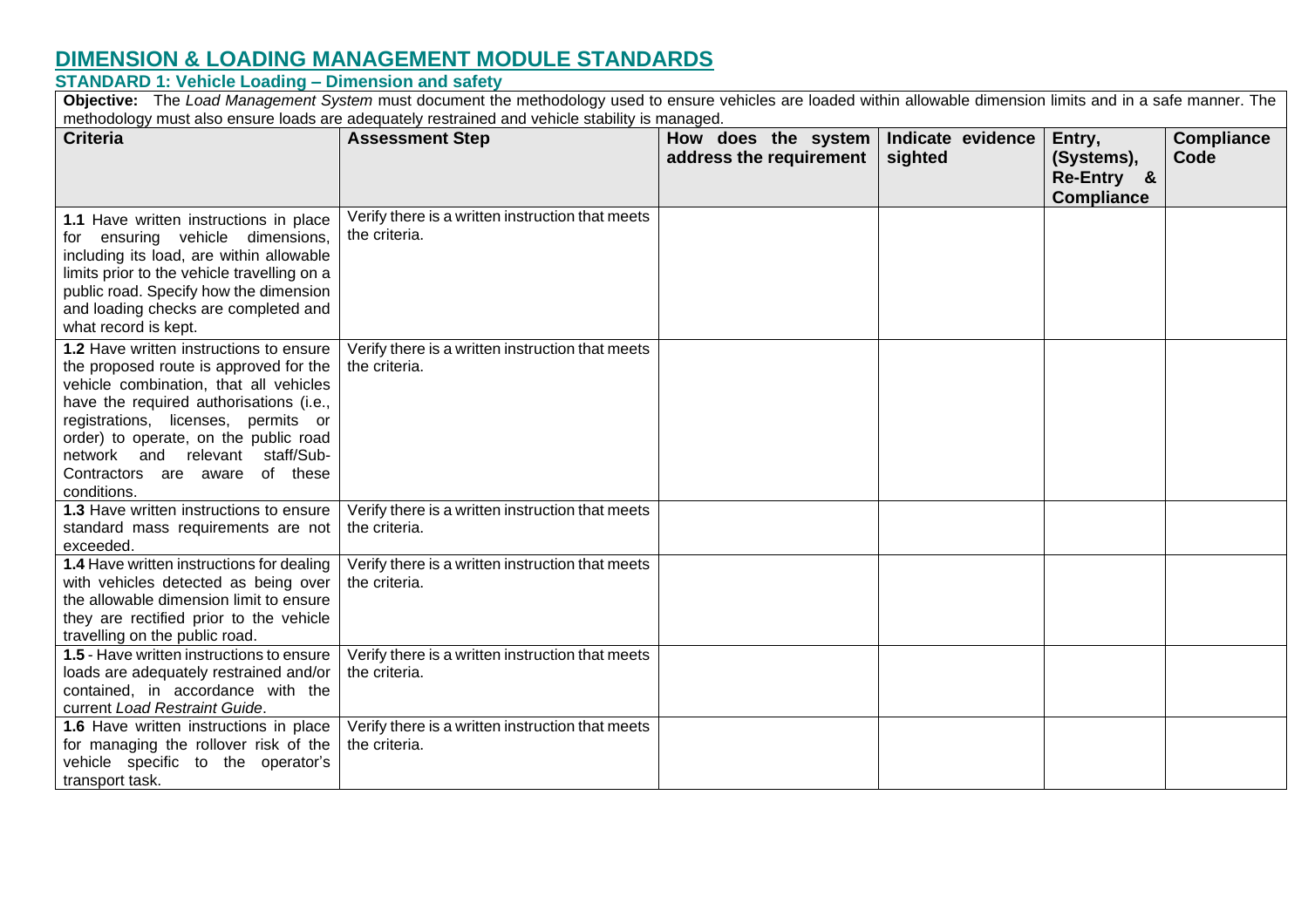## **MASS MANAGEMENT MODULE STANDARDS**

#### **S STANDARD 1: Vehicle Control – Mass Management**

**Objective:** Operators must ensure all vehicles operating under AMMS meet the technical specifications required for the relevant higher mass limits.

| <b>Oxformer</b> Operatore made chodic all remoted operating ander rimmo mode the toomhodi operations required for the relevant inghor made immo.<br><b>Criteria</b>                                                                                                                                                                                                                                                                                                                                                                                  | <b>Assessment Step</b>                                                                                                                                                                                                                                                                                                                                                                                                                              | How does the system<br>address the requirement | Indicate evidence<br>sighted | Entry,<br>(Systems),<br>Re-Entry &<br><b>Compliance</b> | <b>Compliance</b><br>Code |
|------------------------------------------------------------------------------------------------------------------------------------------------------------------------------------------------------------------------------------------------------------------------------------------------------------------------------------------------------------------------------------------------------------------------------------------------------------------------------------------------------------------------------------------------------|-----------------------------------------------------------------------------------------------------------------------------------------------------------------------------------------------------------------------------------------------------------------------------------------------------------------------------------------------------------------------------------------------------------------------------------------------------|------------------------------------------------|------------------------------|---------------------------------------------------------|---------------------------|
| 1.1 Have a comprehensive register of<br>all vehicles operating under AMMS<br>(including Sub-Contractor/s vehicles).<br>The register must include the following<br>details about each vehicle used under<br>the Accredited Mass Management<br>Scheme:<br>Vehicle make<br><b>Registration number</b><br>Vehicle Identification Number (VIN)<br>Gross Vehicle Mass (GVM) rating<br>Combination<br>Gross<br>Mass<br>$\bullet$<br>(GCM)rating<br>Date added to or removed from<br>AMMS vehicle register<br>Relevant AMMS permit number and<br>expiry date | Verify there is a register of all vehicles<br>relevant to this module and there are details<br>of all criteria recorded against the vehicles.<br>This register must contain all vehicles<br>including new purchases and those which<br>have been sold, written off etc from the<br>previous audit.                                                                                                                                                  |                                                |                              |                                                         |                           |
| 1.2 Ensure all vehicles have sufficient<br>ratings to conform to the authorised<br>higher mass limits and the required<br>authorisations (i.e., licenses, permits or<br>order) are in place to operate under<br>AMMS, prior to operating on the public<br>road network. (see note 2)<br>1.3 - Ensure any nominated Sub-<br>Contractor/s vehicles are operating<br>exclusively for the operator. If a Sub-<br>Contractor wishes to work for others<br>they must be Accredited in their own<br>right.                                                  | Review evidence of ratings of vehicle/s and<br>equipment used under AMMS Permit.<br>Review how the operator ensures they have<br>and the required authorisations (i.e.,<br>licenses, permits or order) are in place to<br>operate under AMMS, prior to operating on<br>the public road network.<br>Review how vehicles, which are sub-<br>contracted to the operator, are to be<br>identified and verified as solely operating for<br>the operator. |                                                |                              |                                                         |                           |